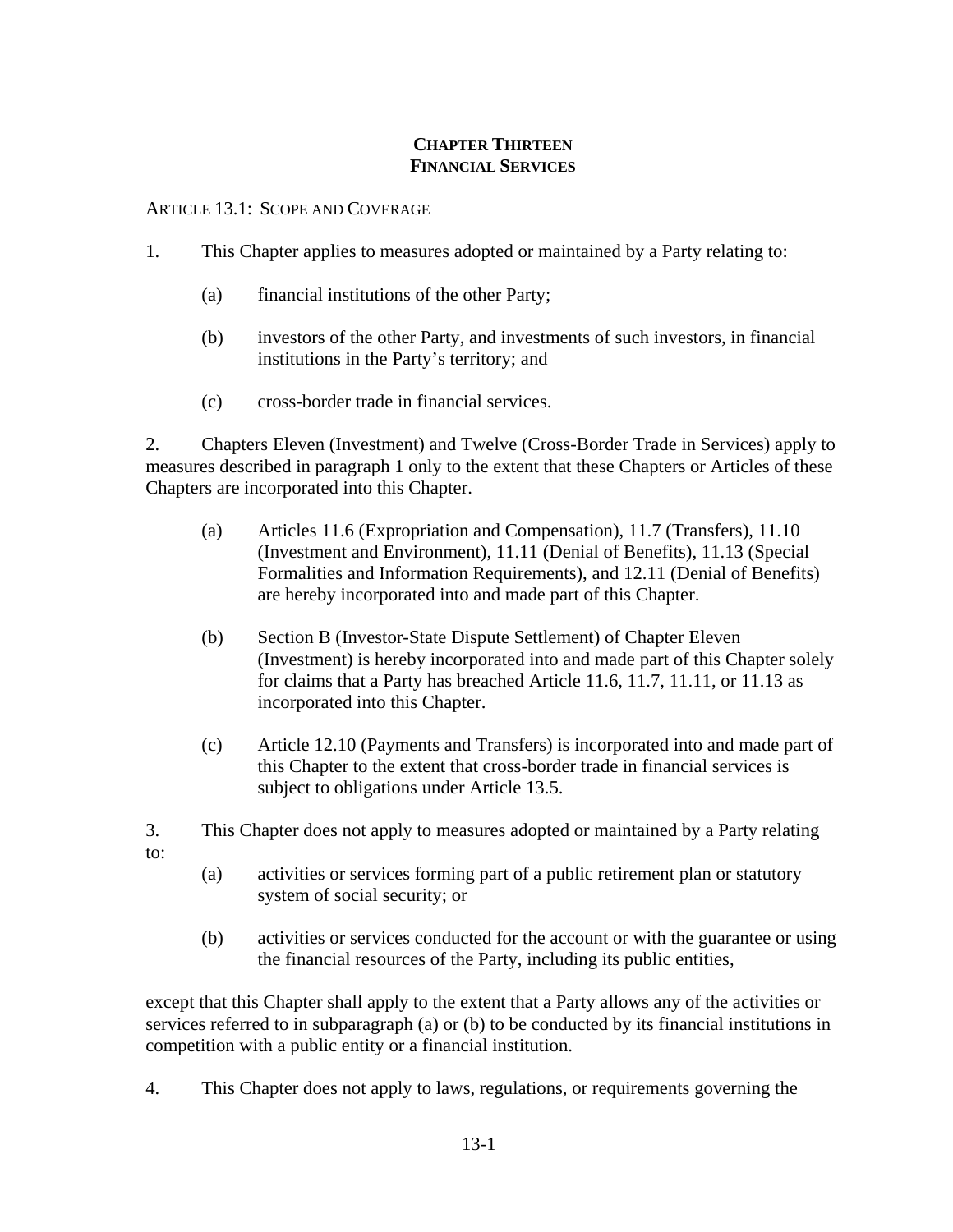procurement by government agencies of financial services purchased for governmental purposes and not with a view to commercial resale or use in the supply of services for commercial sale.

## ARTICLE 13.2: NATIONAL TREATMENT

1. Each Party shall accord to investors of the other Party treatment no less favorable than that it accords to its own investors, in like circumstances, with respect to the establishment, acquisition, expansion, management, conduct, operation, and sale or other disposition of financial institutions and investments in financial institutions in its territory.

2. Each Party shall accord to financial institutions of the other Party and to investments of investors of the other Party in financial institutions treatment no less favorable than that it accords to its own financial institutions, and to investments of its own investors in financial institutions, in like circumstances, with respect to the establishment, acquisition, expansion, management, conduct, operation, and sale or other disposition of financial institutions and investments.

3. For purposes of the national treatment obligations in Article 13.5.1, a Party shall accord to cross-border financial service suppliers of the other Party treatment no less favorable than that it accords to its own financial service suppliers, in like circumstances, with respect to the supply of the relevant service.

ARTICLE 13.3: MOST-FAVORED-NATION TREATMENT

Each Party shall accord to investors of the other Party, financial institutions of the other Party, investments of investors in financial institutions, and cross-border financial service suppliers of the other Party treatment no less favorable than that it accords to the investors, financial institutions, investments of investors in financial institutions, and cross-border financial service suppliers of a non-Party, in like circumstances.

### ARTICLE 13.4: MARKET ACCESS FOR FINANCIAL INSTITUTIONS

A Party shall not adopt or maintain, with respect to financial institutions of the other Party or investors of the other Party seeking to establish such institutions, either on the basis of a regional subdivision or on the basis of its entire territory, measures that:

- (a) impose limitations on:
	- (i) the number of financial institutions whether in the form of numerical quotas, monopolies, exclusive service suppliers, or the requirements of an economic needs test;
	- (ii) the total value of financial service transactions or assets in the form of numerical quotas or the requirement of an economic needs test;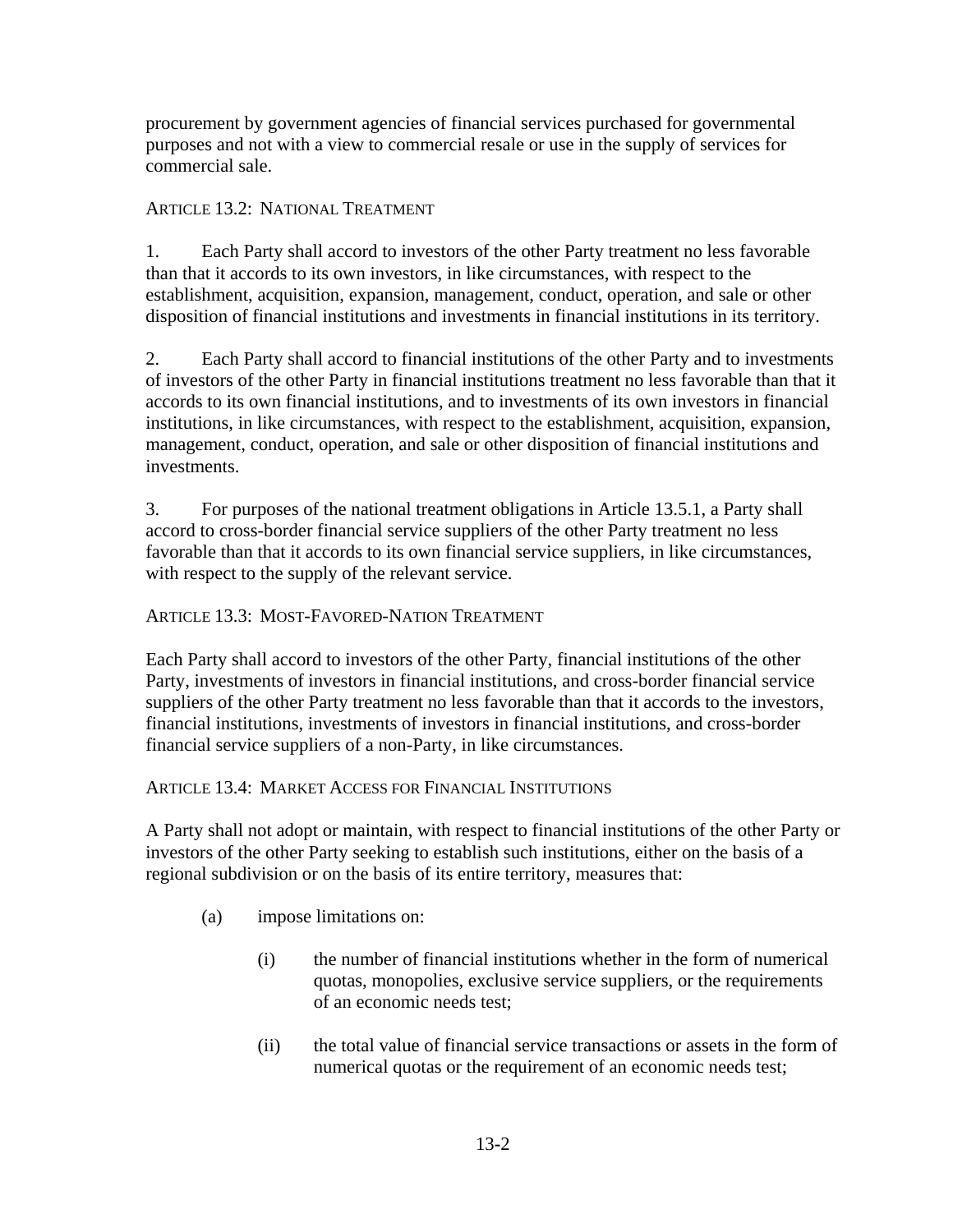- (iii) the total number of financial service operations or on the total quantity of financial services output expressed in terms of designated numerical units in the form of quotas or the requirement of an economic needs test; $<sup>1</sup>$  $<sup>1</sup>$  $<sup>1</sup>$  or</sup>
- (iv) the total number of natural persons that may be employed in a particular financial service sector or that a financial institution may employ and who are necessary for, and directly related to, the supply of a specific financial service in the form of numerical quotas or the requirement of an economic needs test; or
- (b) restrict or require specific types of legal entity or joint venture through which a financial institution may supply a service.

## ARTICLE 13.5: CROSS-BORDER TRADE

1. Each Party shall permit, under terms and conditions that accord national treatment, cross-border financial service suppliers of the other Party to supply the services specified in Annex 13-A.

2. Each Party shall permit persons located in its territory, and its nationals wherever located, to purchase financial services from cross-border financial service suppliers of the other Party located in the territory of the other Party. This obligation does not require a Party to permit such suppliers to do business or solicit in its territory. Each Party may define "doing business" and "solicitation" for purposes of this obligation, provided that those definitions are not inconsistent with paragraph 1.

3. Without prejudice to other means of prudential regulation of cross-border trade in financial services, a Party may require the registration of cross-border financial service suppliers of the other Party and of financial instruments.

# ARTICLE 13.6: NEW FINANCIAL SERVICES<sup>[2](#page-2-1)</sup>

Each Party shall permit a financial institution of the other Party to supply any new financial service that the Party would permit its own financial institutions, in like circumstances, to supply without additional legislative action by the Party. Notwithstanding Article 13.4(b), a Party may determine the institutional and juridical form through which the new financial service may be supplied and may require authorization for the supply of the service. Where a Party requires a financial institution to obtain authorization to supply a new financial service, the Party shall decide within a reasonable time whether to issue the authorization

<span id="page-2-0"></span> $\overline{a}$ 1 Clause (iii) does not cover measures of a Party which limit inputs for the supply of financial services.

<span id="page-2-1"></span><sup>&</sup>lt;sup>2</sup> The Parties understand that nothing in Article 13.6 prevents a financial institution of a Party from applying to the other Party to request that it authorize the supply of a financial service that is supplied in neither Party's territory. Such application shall be subject to the law of the Party to which the application is made and, for greater certainty, shall not be subject to the obligations of Article 13.6.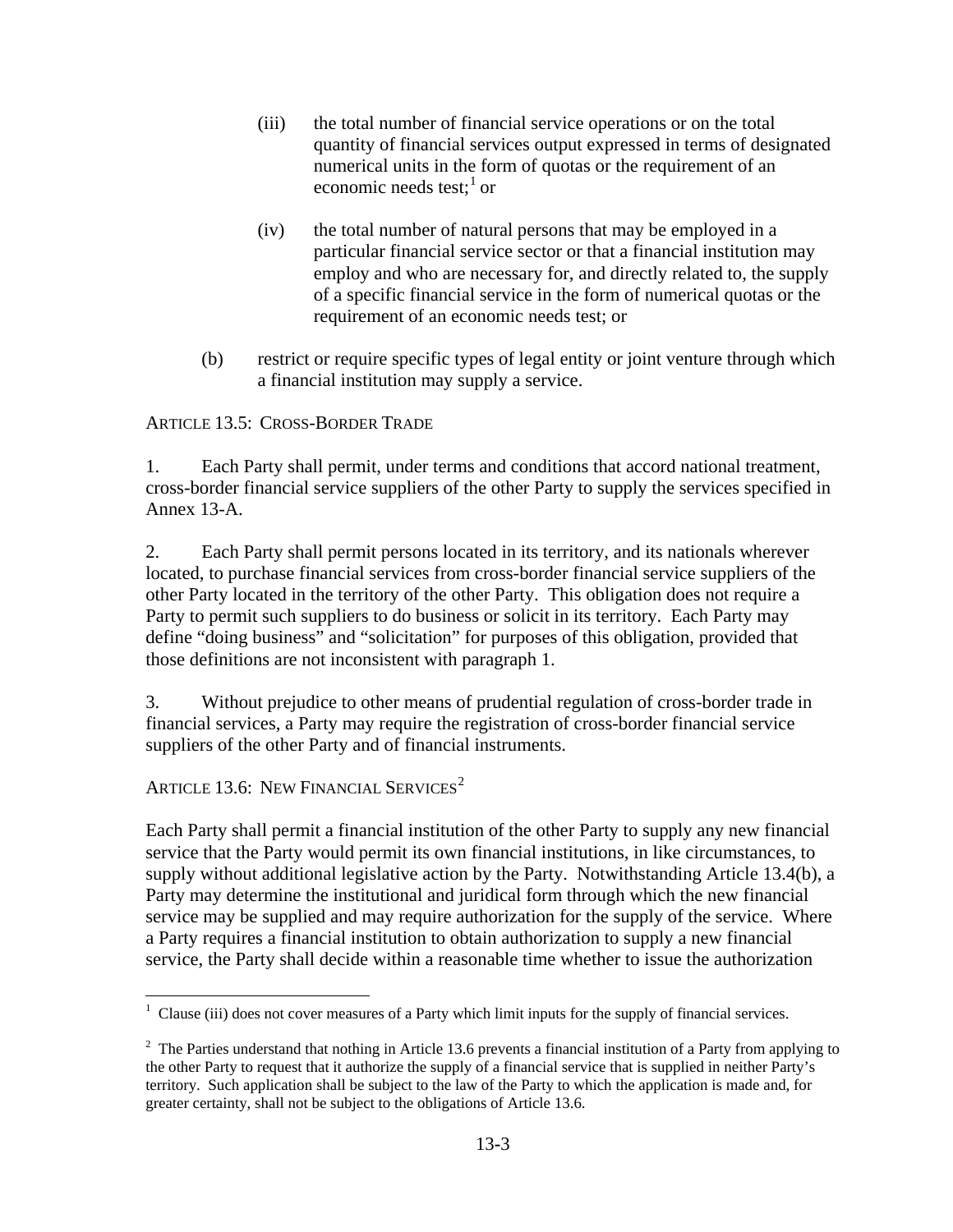and the authorization may be refused only for prudential reasons.

ARTICLE 13.7: TREATMENT OF CERTAIN INFORMATION

Nothing in this Chapter requires a Party to furnish or allow access to:

- (a) information related to the financial affairs and accounts of individual customers of financial institutions or cross-border financial service suppliers; or
- (b) any confidential information the disclosure of which would impede law enforcement or otherwise be contrary to the public interest or prejudice legitimate commercial interests of particular enterprises.

ARTICLE 13.8: SENIOR MANAGEMENT AND BOARDS OF DIRECTORS

1. A Party may not require financial institutions of the other Party to engage individuals of any particular nationality as senior managerial or other essential personnel.

2. A Party may not require that more than a minority of the board of directors of a financial institution of the other Party be composed of nationals of the Party, persons residing in the territory of the Party, or a combination thereof.

ARTICLE 13.9: NON-CONFORMING MEASURES

 $\overline{a}$ 

- 1. Articles 13.2 through 13.5 and Article 13.8 do not apply to:
	- (a) any existing non-conforming measure that is maintained by a Party at
		- (i) the central level of government, as set out by that Party in Section A of its Schedule to Annex III,
		- (ii) a regional level of government, as set out by that Party in Section A of its Schedule to Annex III, or
		- (iii) a local level of government;<sup>[3](#page-3-0)</sup>
	- (b) the continuation or prompt renewal of any non-conforming measure referred to in subparagraph (a); or
	- (c) an amendment to any non-conforming measure referred to in subparagraph (a) to the extent that the amendment does not decrease the conformity of the measure, as it existed immediately before the amendment, with Article 13.2,

<span id="page-3-0"></span><sup>3</sup> For Korea, **local level of government** means a local government as defined in the *Local Autonomy Act*.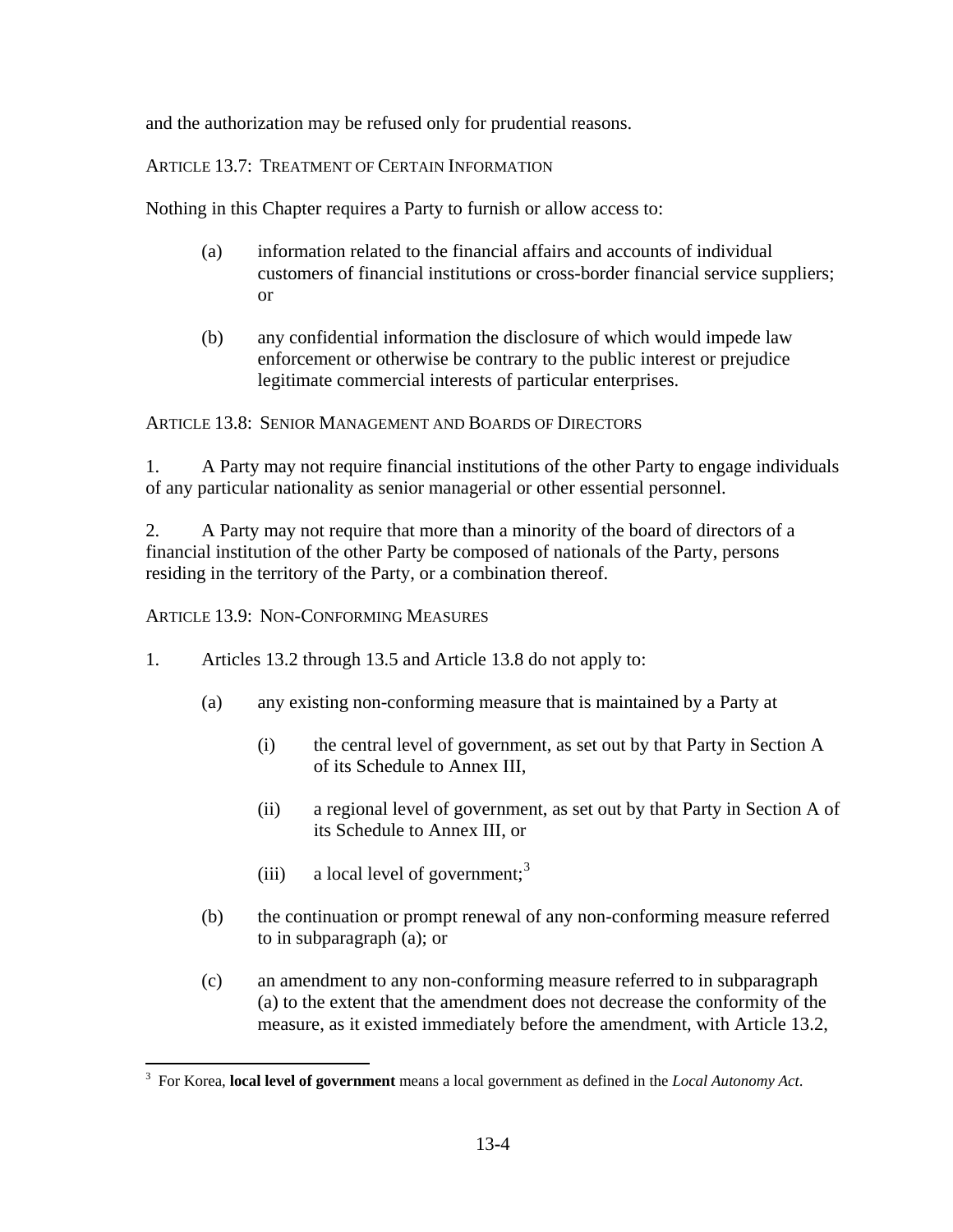# 13.3, 13.[4](#page-4-0), or 13.8.<sup>4</sup>

2. Articles 13.2 through 13.5 and Article 13.8 do not apply to any measure that a Party adopts or maintains with respect to sectors, subsectors, or activities, as set out by that Party in Section B of its Schedule to Annex III.

3. A non-conforming measure set out in an entry in a Party's Schedule to Annex I or II as not subject to Article 11.3 (National Treatment), 11.4 (Most-Favored-Nation Treatment), 12.2 (National Treatment), or 12.3 (Most-Favored-Nation Treatment), shall be treated as a non-conforming measure not subject to Article 13.2 or 13.3, as the case may be, to the extent that the measure, sector, subsector, or activity set out in the entry is covered by this Chapter.

### ARTICLE 13.10: EXCEPTIONS

 $\overline{a}$ 

1. Notwithstanding any other provision of this Chapter or Chapter Eleven (Investment), Fourteen (Telecommunications), including specifically Article 14.23 (Relation to Other Chapters), or Fifteen (Electronic Commerce), and, in addition, Article 12.1.3 (Scope and Coverage) with respect to the supply of financial services in the territory of a Party by a covered investment, a Party shall not be prevented from adopting or maintaining measures for prudential reasons,<sup>[5](#page-4-1)</sup> including for the protection of investors, depositors, policy holders, or persons to whom a fiduciary duty is owed by a financial institution or cross-border financial service supplier, or to ensure the integrity and stability of the financial system. Where such measures do not conform with the provisions of this Agreement referred to in this paragraph, they shall not be used as a means of avoiding the Party's commitments or obligations under such provisions.

2. Nothing in this Chapter or Chapter Eleven (Investment), Fourteen (Telecommunications), including specifically Article 14.23 (Relation to Other Chapters), or Fifteen (Electronic Commerce), and, in addition, Article 12.1.3 (Scope and Coverage) with respect to the supply of financial services in the territory of a Party by a covered investment, applies to non-discriminatory measures of general application taken by any public entity in pursuit of monetary and related credit policies or exchange rate policies. This paragraph shall not affect a Party's obligations under Article 11.8 (Performance Requirements) with respect to measures covered by Chapter Eleven or under Article 11.7 (Transfers) or 12.10 (Payments and Transfers).

3. Notwithstanding Articles 11.7 (Transfers) and 12.10 (Payments and Transfers), as incorporated into this Chapter, a Party may prevent or limit transfers by a financial

<span id="page-4-0"></span><sup>&</sup>lt;sup>4</sup> For greater certainty, Article 13.5 applies to an amendment to any non-conforming measure referred to in subparagraph (a) only to the extent that the amendment decreases the conformity of the measure, as it existed on the date of entry into force of the Agreement, with Article 13.5.

<span id="page-4-1"></span> $<sup>5</sup>$  It is understood that the term "prudential reasons" includes the maintenance of the safety, soundness,</sup> integrity, or financial responsibility of individual financial institutions or cross-border financial service suppliers.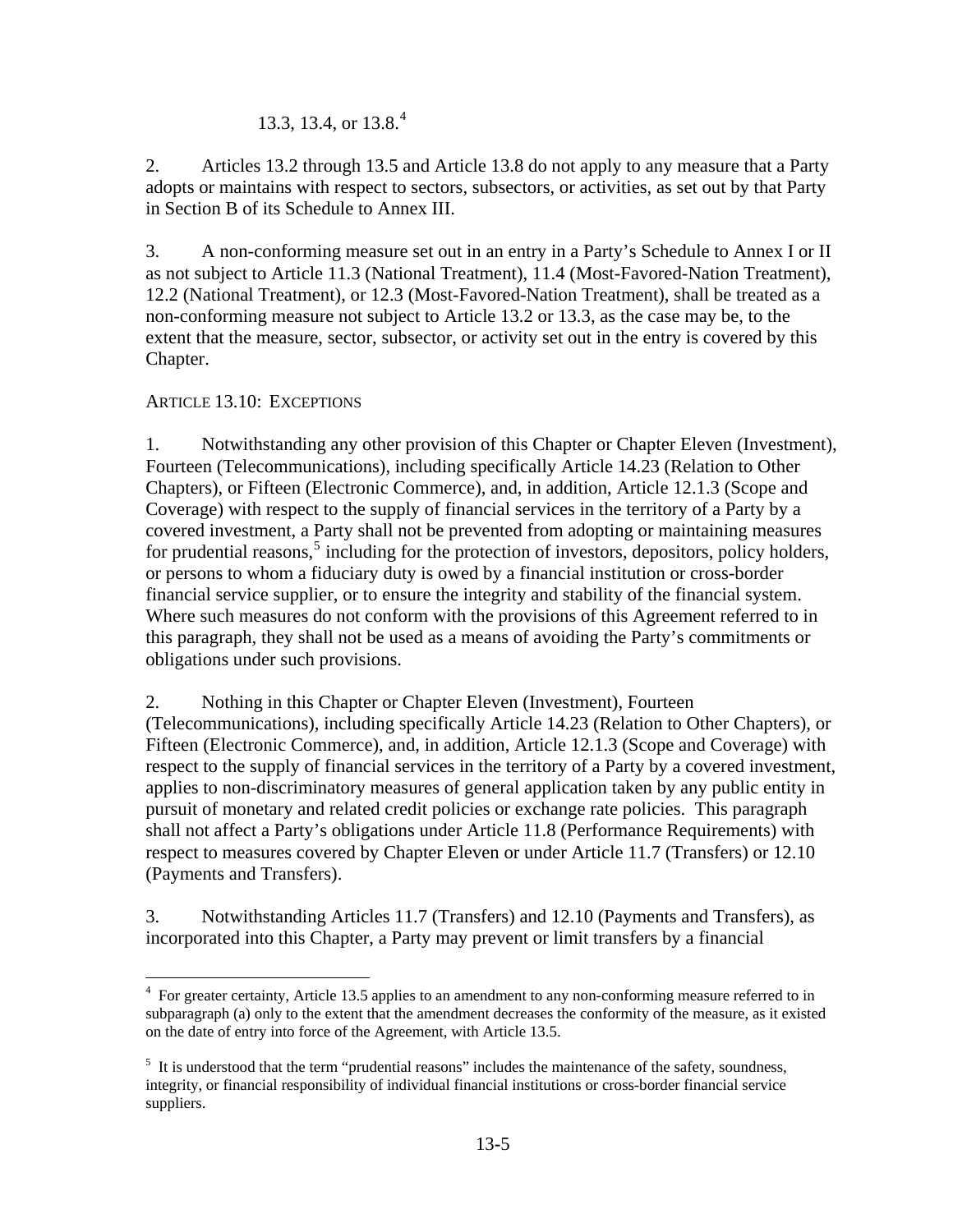institution or cross-border financial service supplier to, or for the benefit of, an affiliate of or person related to such institution or supplier, through the equitable, non-discriminatory, and good faith application of measures relating to maintenance of the safety, soundness, integrity, or financial responsibility of financial institutions or cross-border financial service suppliers. This paragraph does not prejudice any other provision of this Agreement that permits a Party to restrict transfers.

4. For greater certainty, nothing in this Chapter shall be construed to prevent a Party from adopting or enforcing measures necessary to secure compliance with laws or regulations that are not inconsistent with this Chapter, including those relating to the prevention of deceptive and fraudulent practices or to deal with the effects of a default on financial services contracts, subject to the requirement that such measures are not applied in a manner which would constitute a means of arbitrary or unjustifiable discrimination between countries where like conditions prevail, or a disguised restriction on investment in financial institutions or cross-border trade in financial services.

### ARTICLE 13.11: TRANSPARENCY

1. The Parties recognize that transparent regulations and policies governing the activities of financial institutions and cross-border financial service suppliers are important in facilitating access of foreign financial institutions and foreign cross-border financial service suppliers to, and their operations in, each other's markets. Each Party commits to promote regulatory transparency in financial services.

2. Each Party shall ensure that all measures of general application to which this Chapter applies are administered in a reasonable, objective, and impartial manner.

3. In lieu of paragraphs 2 through 4 of Article 21.1 (Publication), each Party, to the extent practicable:

- (a) shall publish in advance any regulations of general application relating to the subject matter of this Chapter that it proposes to adopt and the purpose of the regulation;
- (b) shall provide interested persons and the other Party a reasonable opportunity to comment<sup>[6](#page-5-0)</sup> on such proposed regulations;<sup>[7](#page-5-1)</sup> and

<span id="page-5-0"></span> $\overline{a}$  $6$  For greater certainty, when a Party publishes regulations in advance as described in subparagraph (a), the Party shall provide an address, whether electronic or otherwise, to which interested persons and the other Party may send their comments.

<span id="page-5-1"></span> $7$  Further to subparagraph (b), the FSS shall continue its current practice of providing a period for interested persons and the other Party to comment on its proposed measures of general application, including the *Detailed Enforcement Rules*, that is at least as long as the period for commenting on proposed regulations under Korea's *Administrative Procedures Act* and related regulations.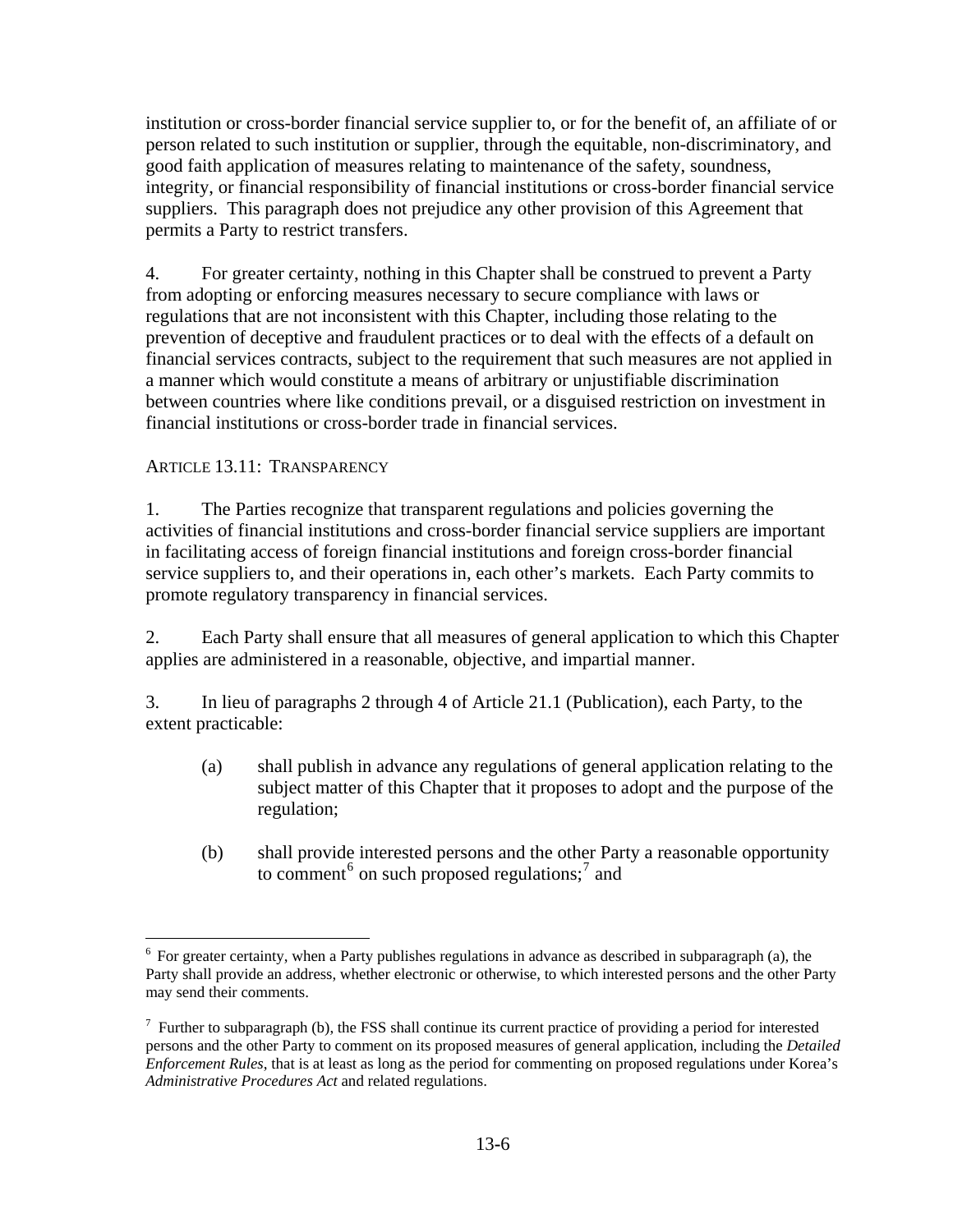(c) should at the time it adopts final regulations, address in writing substantive comments received from interested persons with respect to the proposed regulations.

4. To the extent practicable, each Party should allow reasonable time between publication of final regulations of general application and their effective date.

5. Each Party shall ensure that the rules of general application adopted or maintained by self-regulatory organizations of the Party are promptly published or otherwise made available in such a manner as to enable interested persons to become acquainted with them.

6. Each Party shall maintain or establish appropriate mechanisms for responding to inquiries from interested persons regarding measures of general application covered by this Chapter.

7. Each Party's regulatory authorities shall make publicly available the requirements, including any documentation required, for completing applications relating to the supply of financial services.

8. On the request of an applicant, a Party's regulatory authority shall inform the applicant of the status of its application. If the authority requires additional information from the applicant, it shall notify the applicant without undue delay.

9. A Party's regulatory authority shall make an administrative decision on a completed application of an investor in a financial institution, a financial institution, or a cross-border financial service supplier of the other Party relating to the supply of a financial service within 120 days, and shall promptly notify the applicant of the decision. An application shall not be considered complete until all relevant hearings are held and all necessary information is received. Where it is not practicable for a decision to be made within 120 days, the regulatory authority shall notify the applicant without undue delay and shall endeavor to make the decision within a reasonable time thereafter.

10. On the request of an unsuccessful applicant, a regulatory authority that has denied an application shall, to the extent practicable, inform the applicant of the reasons for denial of the application.

ARTICLE 13.12: SELF-REGULATORY ORGANIZATIONS<sup>[8](#page-6-0)</sup>

Where a Party requires a financial institution or a cross-border financial service supplier of the other Party to be a member of, participate in, or have access to, a self-regulatory organization to provide a financial service in or into the territory of that Party, the Party shall ensure that the self-regulatory organization observes the obligations of Articles 13.2 and

<span id="page-6-0"></span> $\overline{a}$ 8 For greater certainty, an organization is subject to Article 13.12 to the extent that membership or participation in or access to the organization is required to supply a financial service.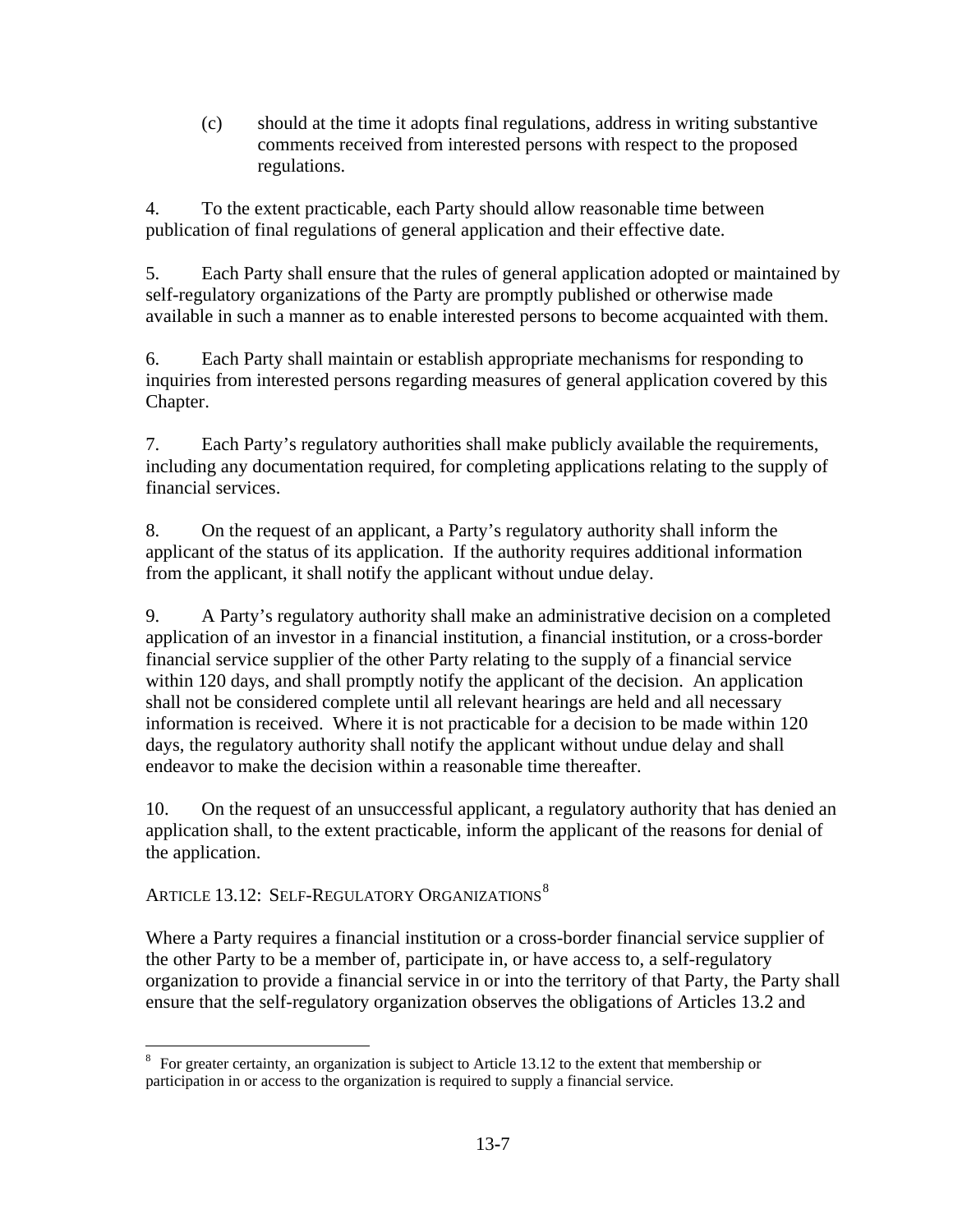13.3.

## ARTICLE 13.13: PAYMENT AND CLEARING SYSTEMS

Under terms and conditions that accord national treatment, each Party shall grant financial institutions of the other Party established in its territory access to payment and clearing systems operated by public entities, and to official funding and refinancing facilities available in the normal course of ordinary business. This Article is not intended to confer access to the Party's lender of last resort facilities.

## ARTICLE 13.14: RECOGNITION

1. A Party may recognize prudential measures of a non-Party in the application of measures covered by this Chapter. Such recognition may be:

- (a) accorded autonomously;
- (b) achieved through harmonization or other means; or
- (c) based on an agreement or arrangement with the non-Party.

2. A Party according recognition of prudential measures under paragraph 1 shall provide adequate opportunity to the other Party to demonstrate that circumstances exist in which there are or would be equivalent regulation, oversight, implementation of regulation, and, if appropriate, procedures concerning the sharing of information between the Parties.

3. Where a Party accords recognition of prudential measures under paragraph 1(c) and the circumstances described in paragraph 2 exist, the Party shall provide adequate opportunity to the other Party to negotiate accession to the agreement or arrangement, or to negotiate a comparable agreement or arrangement.

ARTICLE 13.15: SPECIFIC COMMITMENTS

Annex 13-B sets out certain specific commitments by each Party.

ARTICLE 13.16: FINANCIAL SERVICES COMMITTEE

1. The Parties hereby establish a Financial Services Committee. The principal representative of each Party shall be an official of the Party's authority responsible for financial services set out in Annex 13-C.

2. The Committee shall:

- (a) supervise the implementation of this Chapter and its further elaboration;
- (b) consider issues regarding financial services that are referred to it by a Party;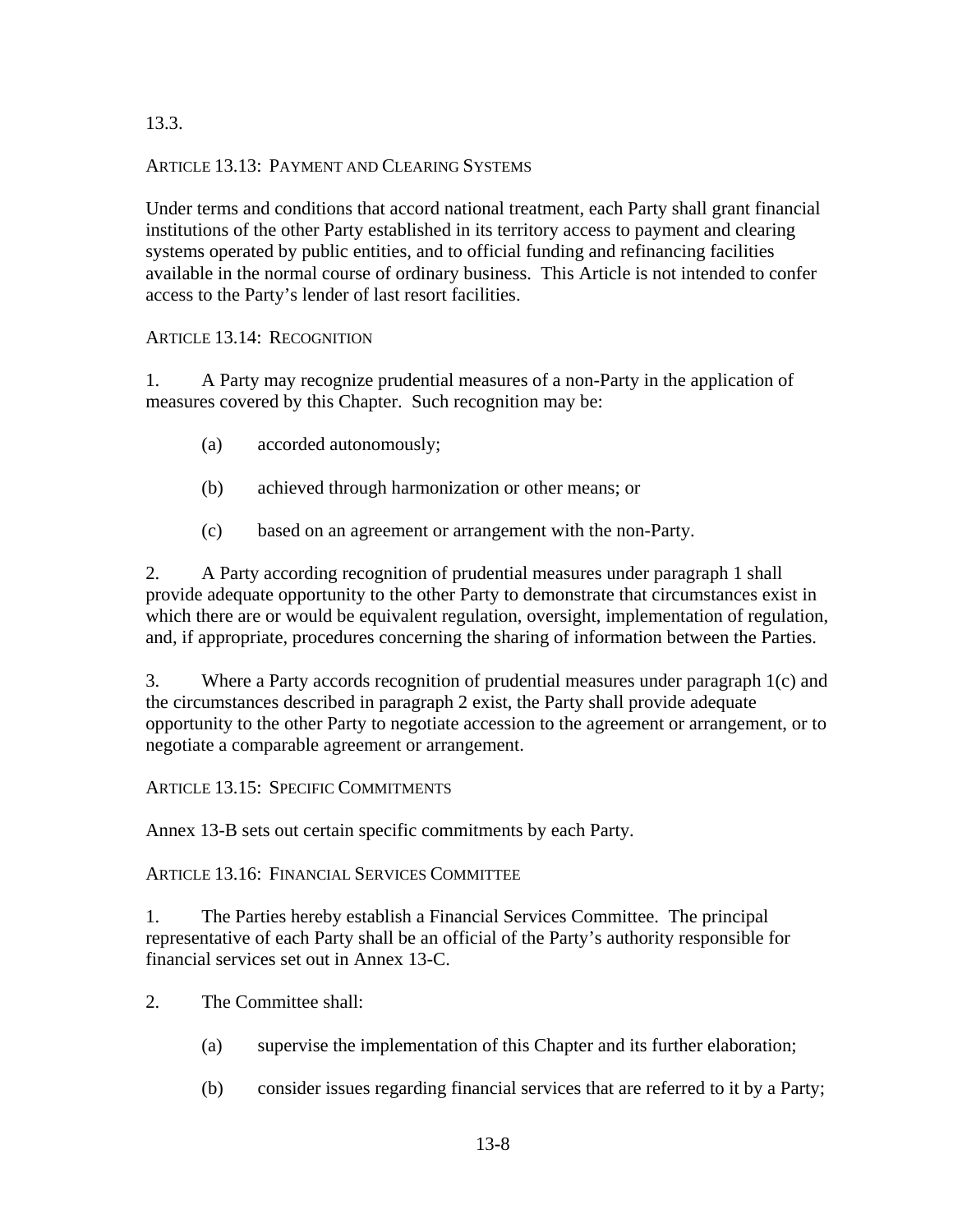and

(c) participate in the dispute settlement procedures in accordance with Article 13.19.

3. The Committee shall meet annually, or as otherwise agreed, to assess the functioning of this Agreement as it applies to financial services. The Committee shall inform the Joint Committee of the results of each of its meetings.

ARTICLE 13.17: CONSULTATIONS

1. A Party may request consultations with the other Party regarding any matter arising under this Agreement that affects financial services. The other Party shall give sympathetic consideration to the request. The Parties shall report the results of their consultations to the Committee.

2. Consultations under this Article shall include officials of the authorities specified in Annex 13-C.

ARTICLE 13.18: DISPUTE SETTLEMENT

1. Section B (Dispute Settlement Proceedings) of Chapter Twenty-Two (Institutional Provisions and Dispute Settlement) applies as modified by this Article to the settlement of disputes arising under this Chapter.

2. When a Party claims that a dispute arises under this Chapter, Article 22.9 (Establishment of Panel) shall apply, except that:

- (a) where the Parties so agree, the panel shall be composed entirely of panelists meeting the qualifications in paragraph 3; and
- (b) in any other case,
	- (i) each Party may select panelists meeting the qualifications set out in paragraph 3 or in Article 22.9.4, and
	- (ii) if the Party complained against invokes Article 13.10, the chair of the panel shall meet the qualifications set out in paragraph 3, unless the Parties otherwise agree.
- 3. Financial services panelists shall:
	- (a) have expertise or experience in financial services law or practice, which may include the regulation of financial institutions;
	- (b) be chosen strictly on the basis of objectivity, reliability, and sound judgment;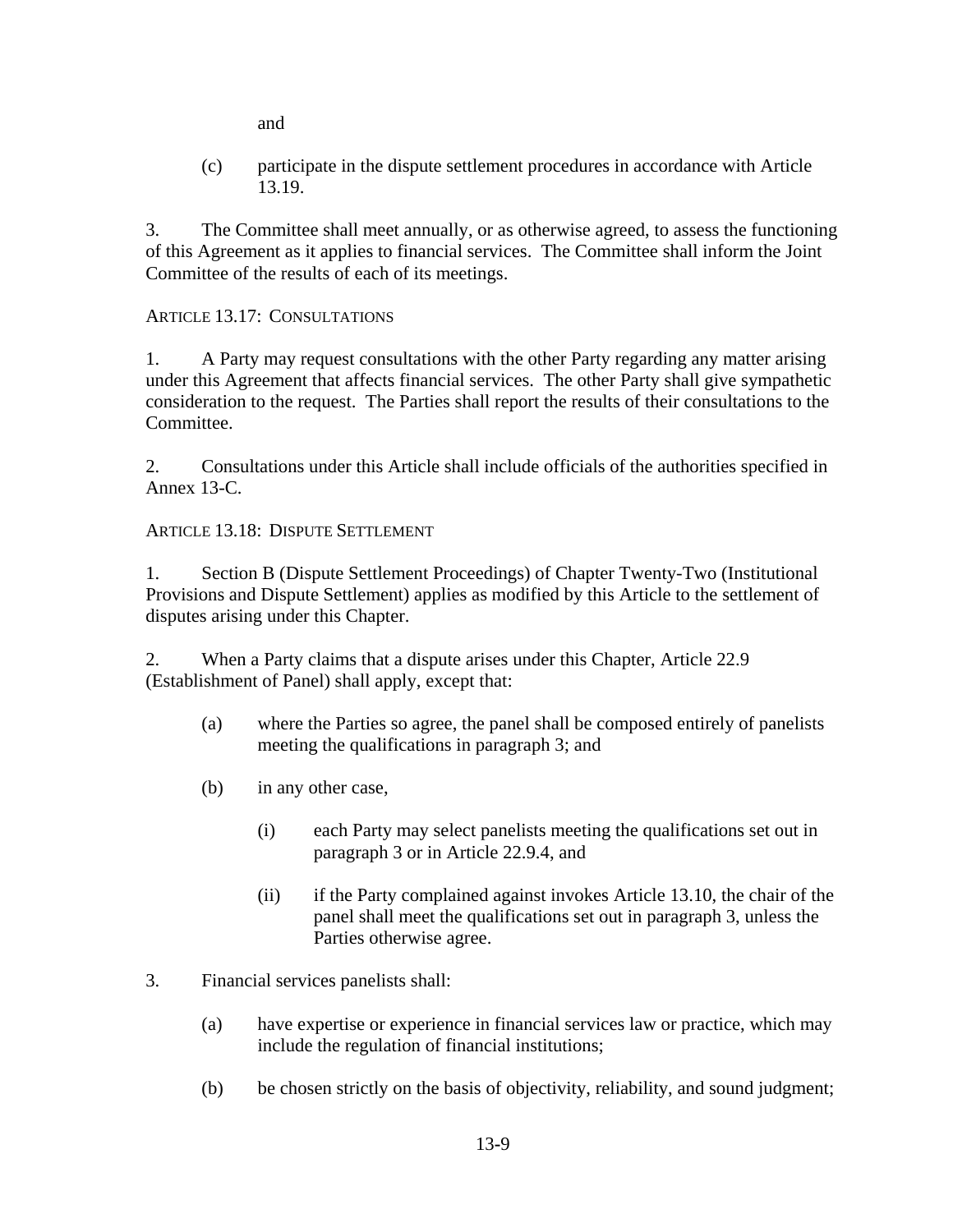- (c) be independent of, and not be affiliated with or take instructions from, a disputing Party; and
- (d) comply with the code of conduct to be established by the Joint Committee.

4. Notwithstanding Article 22.13 (Non-Implementation), where a panel finds a measure to be inconsistent with this Agreement and the measure under dispute affects:

- (a) only the financial services sector, the complaining Party may suspend benefits only in the financial services sector;
- (b) the financial services sector and any other sector, the complaining Party may suspend benefits in the financial services sector that have an effect equivalent to the effect of the measure in the Party's financial services sector; or
- (c) only a sector other than the financial services sector, the complaining Party may not suspend benefits in the financial services sector.

### ARTICLE 13.19: INVESTMENT DISPUTES IN FINANCIAL SERVICES

1. Where an investor of a Party submits a claim to arbitration under Section B (Investor-State Dispute Settlement) of Chapter Eleven (Investment), and the respondent invokes Article 13.10 as a defense, the following provisions shall apply:

- (a) The respondent shall, within 120 days of the date the claim is submitted to arbitration under Section B of Chapter Eleven, submit in writing to the Financial Services Committee a request for a joint determination on the issue of whether and to what extent Article 13.10 is a valid defense to the claim. The respondent shall promptly provide the tribunal, if constituted, a copy of such request. The arbitration may proceed with respect to the claim only as provided in subparagraph (d).
- (b) The Committee shall attempt in good faith to make a determination as described in subparagraph (a). Any such determination shall be transmitted promptly to the disputing parties and, if constituted, to the tribunal. The determination shall be binding on the tribunal.
- (c) If the Committee, within 60 days of the date by which it has received the respondent's written request for a determination under subparagraph (a), has not made a determination as described in that subparagraph, the tribunal shall decide the issue left unresolved by the Committee. The provisions of Section B of Chapter Eleven shall apply, except as modified by this subparagraph.
	- (i) In the appointment of all arbitrators not yet appointed to the tribunal, each disputing party shall take appropriate steps to ensure that the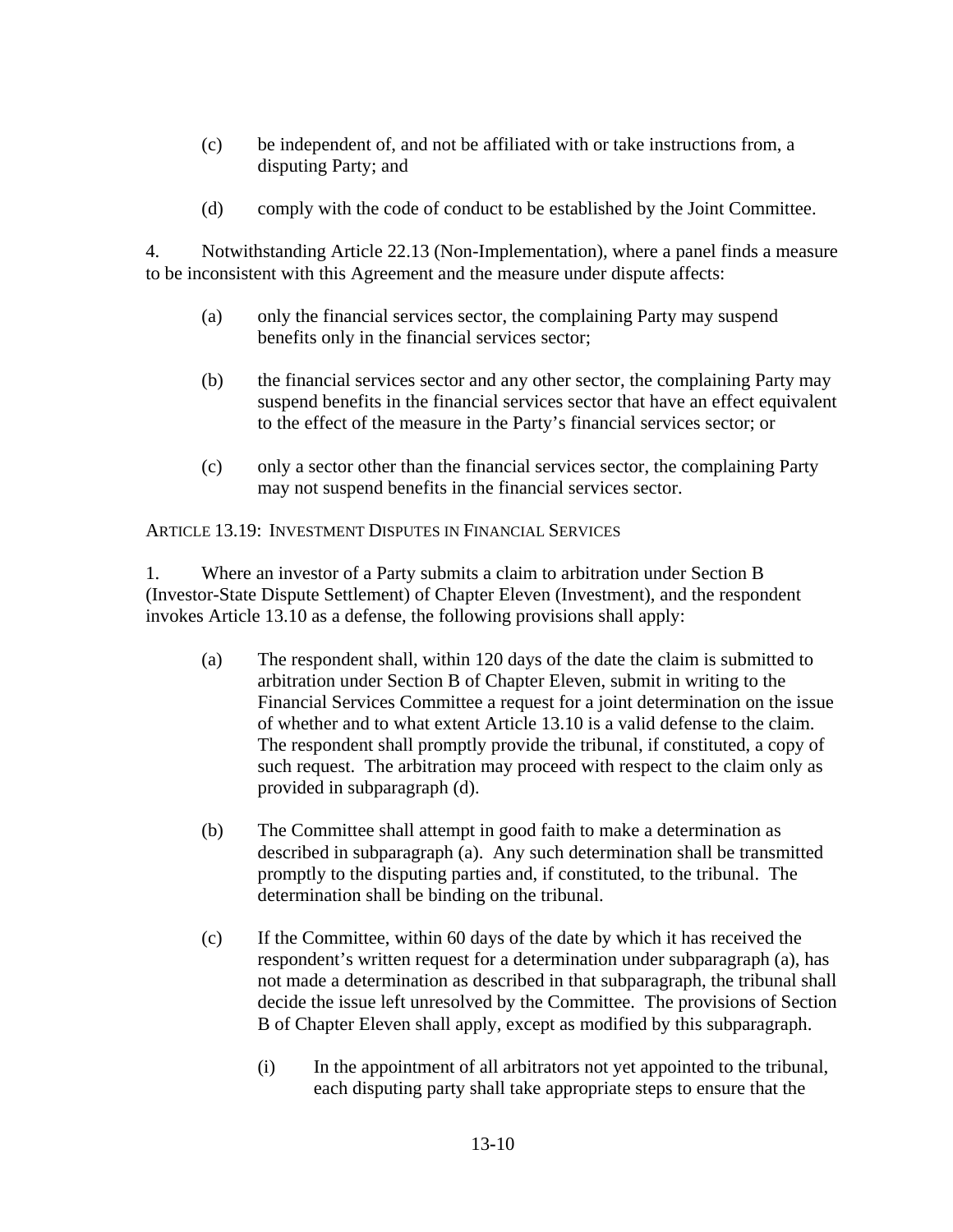tribunal has expertise or experience as described in Article 13.18.3(a). The expertise or experience of particular candidates with respect to financial services shall be taken into account to the greatest extent possible in the appointment of the presiding arbitrator.

- (ii) If, prior to the submission of the request for a determination in conformance with subparagraph (a), the presiding arbitrator has been appointed pursuant to Article 11.19.3 (Selection of Arbitrators), such arbitrator shall be replaced upon the request of either disputing party and the tribunal shall be reconstituted consistent with clause (i). If, within 30 days of the date the arbitration proceedings are resumed under subparagraph (d), the disputing parties have not agreed on the appointment of a new presiding arbitrator, the Secretary-General, on the request of a disputing party, shall appoint the presiding arbitrator consistent with clause (i).
- (iii) The Party of the claimant may make oral and written submissions to the tribunal regarding the issue of whether and to what extent Article 13.10 is a valid defense to the claim. Unless it makes such a submission, the Party of the claimant shall be presumed, for purposes of the arbitration, to take a position on Article 13.10 not inconsistent with that of the respondent.
- (d) The arbitration referred to in subparagraph (a) may proceed with respect to the claim:
	- (i) ten days after the date the determination of the Committee has been received by the disputing parties and, if constituted, the tribunal; or
	- (ii) ten days after the expiration of the 60-day period extended to the Committee in subparagraph (c).

2. The definitions of the following terms set out in Article 11.28 (Definitions) are incorporated into this Article, *mutatis mutandis*: claimant, disputing parties, disputing party, respondent, and Secretary-General.

ARTICLE 13.20: DEFINITIONS

For purposes of this Chapter:

**cross-border financial service supplier of a Party** means a person of a Party that is engaged in the business of supplying a financial service within the territory of the Party and that seeks to supply or supplies a financial service through the cross-border supply of such services;

#### **cross-border trade in financial services** or **cross-border supply of financial services**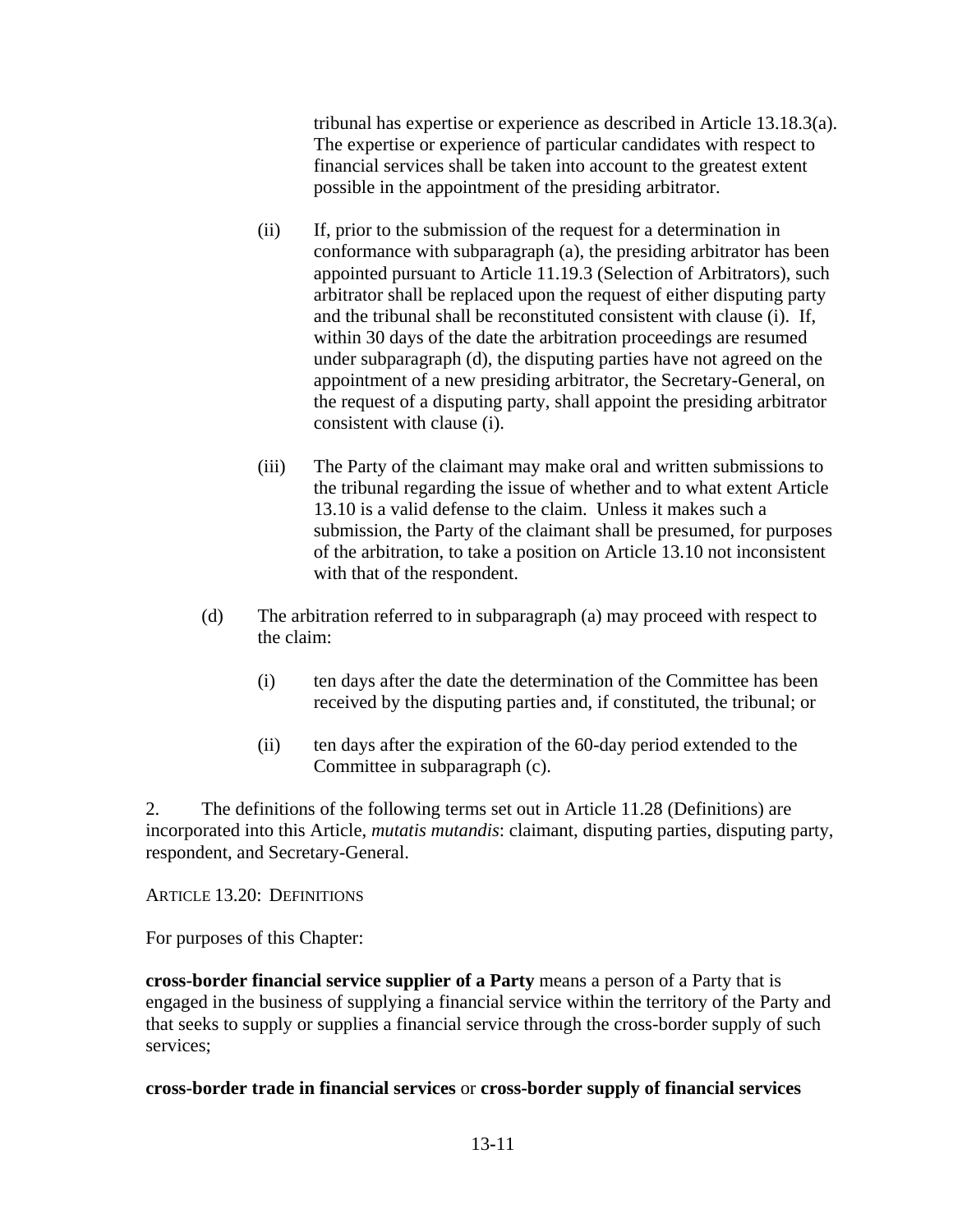means the supply of a financial service:

- (a) from the territory of one Party into the territory of the other Party;
- (b) in the territory of one Party by a person of that Party to a person of the other Party; or
- (c) by a national of one Party in the territory of the other Party,

but does not include the supply of a financial service in the territory of a Party by an investment in that territory;

**financial institution** means any financial intermediary or other enterprise that is authorized to do business and regulated or supervised as a financial institution under the law of the Party in whose territory it is located;

**financial institution of the other Party** means a financial institution, including a branch, located in the territory of a Party that is controlled by persons of the other Party;

**financial service** means any service of a financial nature. Financial services include all insurance and insurance-related services, and all banking and other financial services (excluding insurance), as well as services incidental or auxiliary to a service of a financial nature. Financial services include the following activities:

### *Insurance and insurance-related services*

- (a) Direct insurance (including co-insurance):
	- (i) life,
	- (ii) non-life;
- (b) Reinsurance and retrocession;
- (c) Insurance intermediation, such as brokerage and agency; and
- (d) Services auxiliary to insurance, such as consultancy, actuarial, risk assessment, and claim settlement services.

*Banking and other financial services (excluding insurance)* 

- (e) Acceptance of deposits and other repayable funds from the public;
- (f) Lending of all types, including consumer credit, mortgage credit, factoring, and financing of commercial transactions;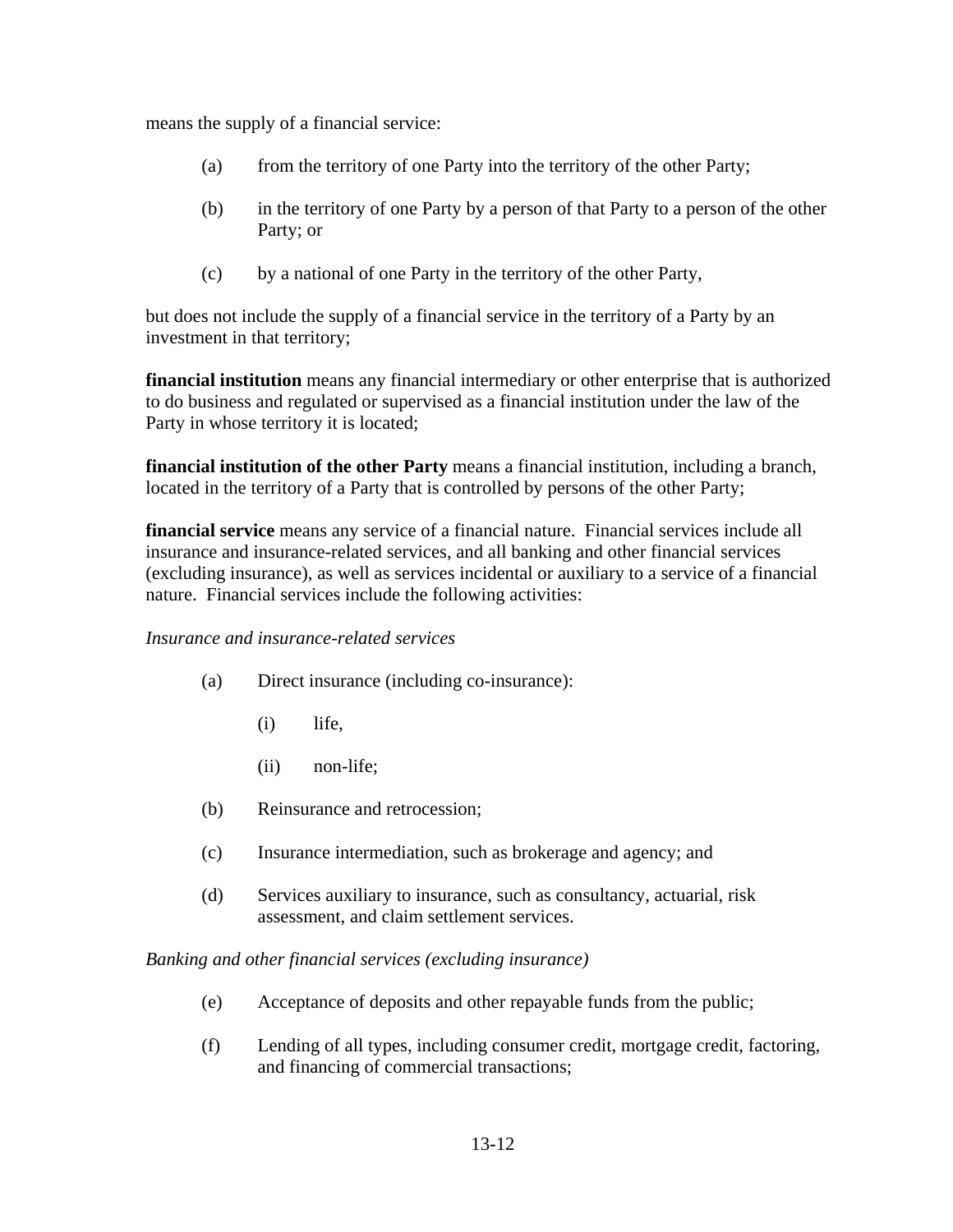- (g) Financial leasing;
- (h) All payment and money transmission services, including credit, charge and debit cards, travelers checks, and bankers drafts;
- (i) Guarantees and commitments;
- (j) Trading for own account or for account of customers, whether on an exchange, in an over-the-counter market, or otherwise, the following:
	- (i) money market instruments (including checks, bills, certificates of deposits);
	- (ii) foreign exchange;
	- (iii) derivative products including, but not limited to, futures and options;
	- (iv) exchange rate and interest rate instruments, including products such as swaps, forward rate agreements;
	- (v) transferable securities;
	- (vi) other negotiable instruments and financial assets, including bullion;
- (k) Participation in issues of all kinds of securities, including underwriting and placement as agent (whether publicly or privately) and provision of services related to such issues;
- (l) Money broking;
- (m) Asset management, such as cash or portfolio management, all forms of collective investment management, pension fund management, custodial, depository, and trust services;
- (n) Settlement and clearing services for financial assets, including securities, derivative products, and other negotiable instruments;
- (o) Provision and transfer of financial information, and financial data processing and related software by suppliers of other financial services; and
- (p) Advisory, intermediation, and other auxiliary financial services on all the activities listed in subparagraphs (e) through (o), including credit reference and analysis, investment and portfolio research and advice, advice on acquisitions and on corporate restructuring and strategy;

**financial service supplier of a Party** means a person of a Party that is engaged in the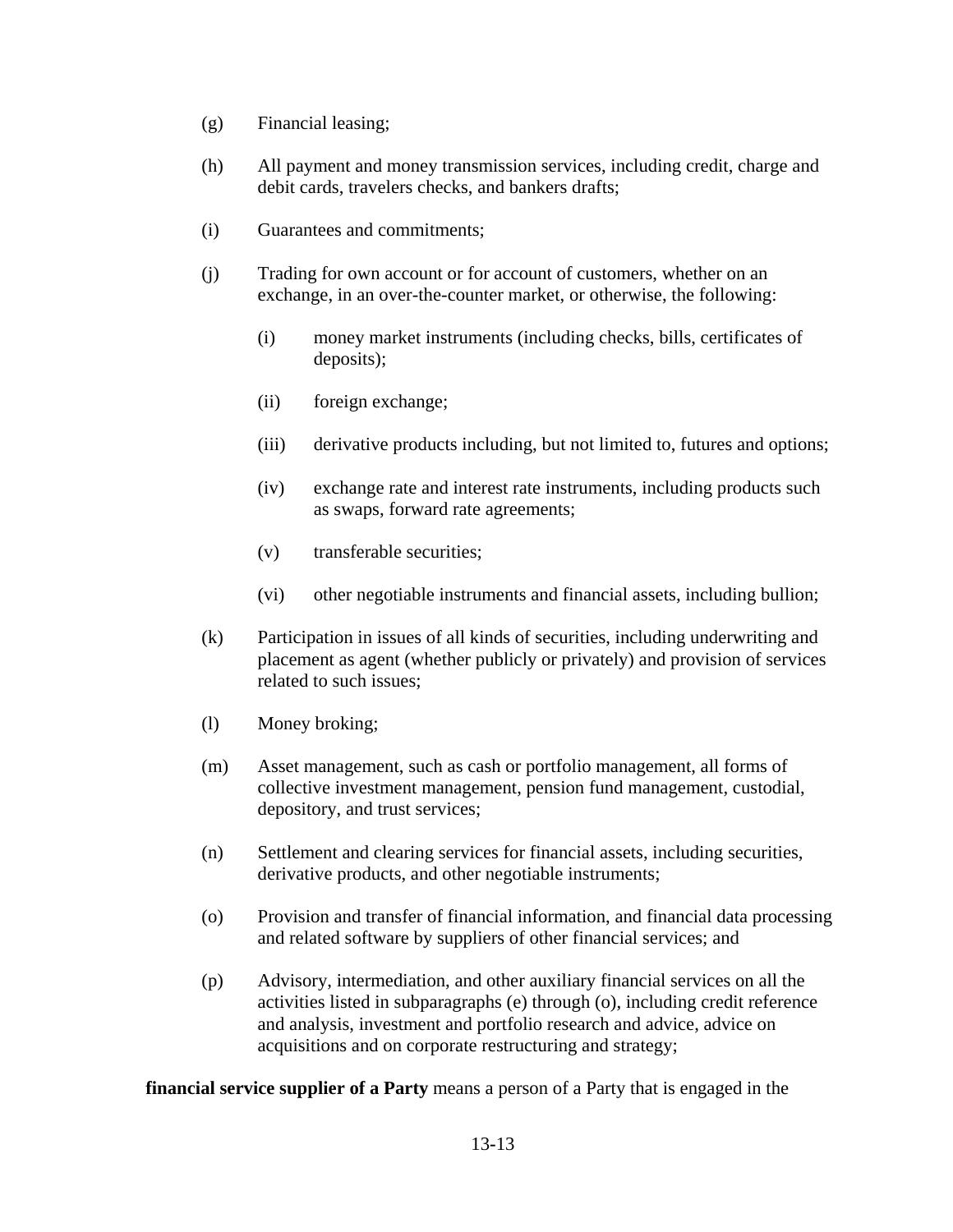business of supplying a financial service within the territory of that Party;

**FSS** means the Financial Supervisory Service<sup>[9](#page-13-0)</sup> established under Korea's *Act on the Establishment, etc. of Financial Supervisory Organizations*;

**investment** means "investment" as defined in Article 11.28 (Definitions), except that, with respect to "loans" and "debt instruments" referred to in that Article:

- (a) a loan to or debt instrument issued by a financial institution is an investment only where it is treated as regulatory capital by the Party in whose territory the financial institution is located; and
- (b) a loan granted by or debt instrument owned by a financial institution, other than a loan to or debt instrument issued by a financial institution referred to in subparagraph (a), is not an investment;

for greater certainty, a loan granted by or debt instrument owned by a cross-border financial service supplier, other than a loan to or debt instrument issued by a financial institution, is an investment for purposes of Chapter Eleven (Investment), if such loan or debt instrument meets the criteria for investments set out in Article 11.28 (Definitions);

**investor of a Party** means a Party or state enterprise thereof, or a person of a Party, that attempts to make, is making, or has made an investment in the territory of the other Party; provided, however, that a natural person who is a dual national shall be deemed to be exclusively a national of the State of his or her dominant and effective nationality;

**new financial service** means a financial service not supplied in the Party's territory that is supplied within the territory of the other Party, and includes any new form of delivery of a financial service or the sale of a financial product that is not sold in the Party's territory;

**person of a Party** means "person of a Party" as defined in Article 1.4 (Definitions) and, for greater certainty, does not include a branch of an enterprise of a non-Party;

**public entity** means a central bank or monetary authority of a Party, or any financial institution owned or controlled by a Party; for purposes of Chapter Sixteen (Competition-Related Matters), a central bank or monetary authority of a Party, or any financial institution that performs a financial regulatory function and is owned or controlled by a Party,<sup>[10](#page-13-1)</sup> shall not be considered a designated monopoly or a state enterprise; and

**self-regulatory organization** means any non-governmental body, including any securities

 $\overline{a}$ 

<span id="page-13-0"></span><sup>&</sup>lt;sup>9</sup> For greater certainty, Korea shall ensure that the FSS complies with Korea's obligations under this Agreement.

<span id="page-13-1"></span><sup>&</sup>lt;sup>10</sup> The Korea Deposit Insurance Corporation of Korea and the Federal Deposit Insurance Corporation of the United States shall be deemed to be within the definition of public entity for purposes of Chapter Sixteen (Competition-Related Matters).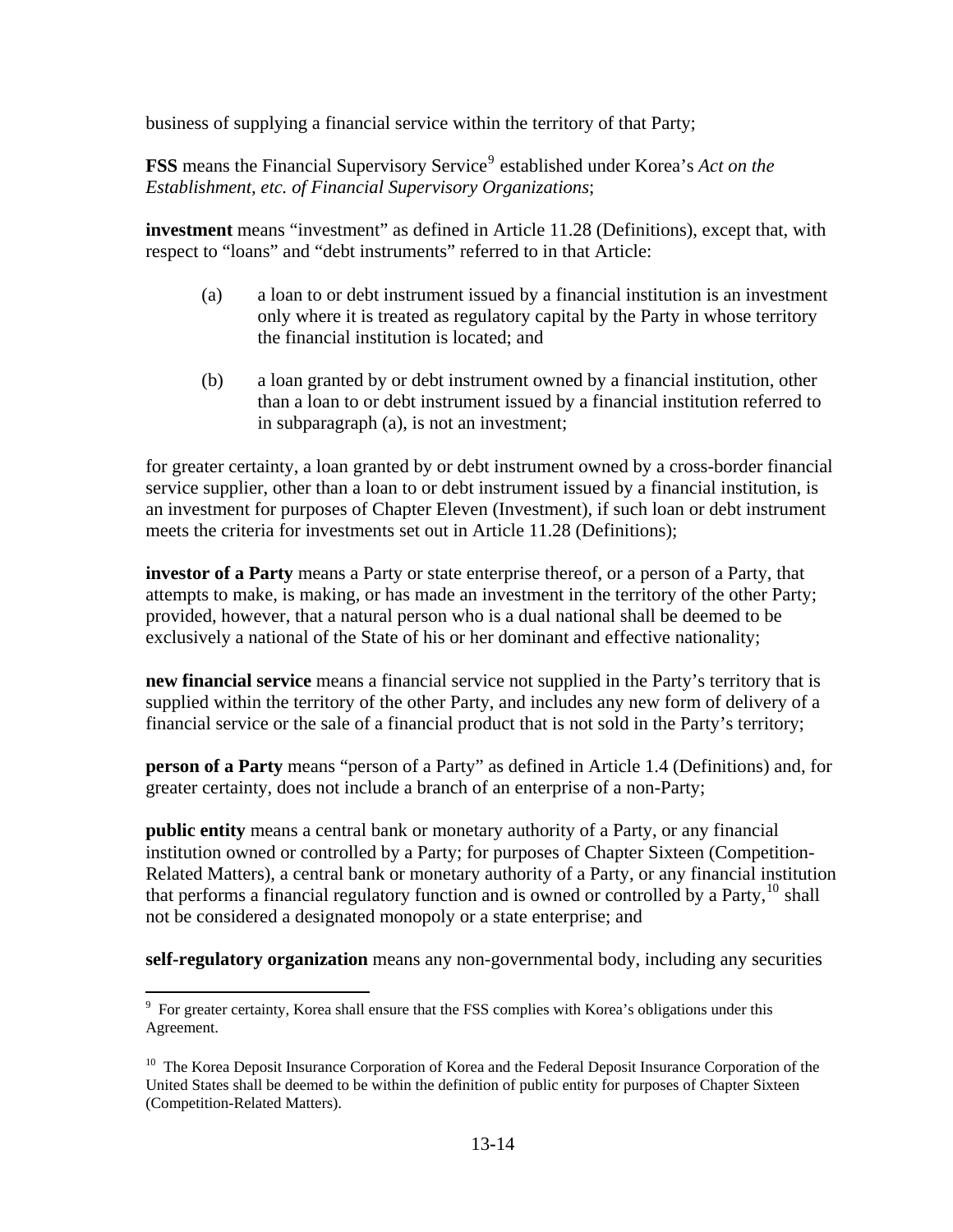or futures exchange or market, clearing agency, or other organization or association, that exercises regulatory or supervisory authority over financial service suppliers or financial institutions, by statute or delegation from central, regional, or local governments or authorities; for purposes of Chapter Sixteen (Competition-Related Matters), a self-regulatory organization shall not be considered a designated monopoly.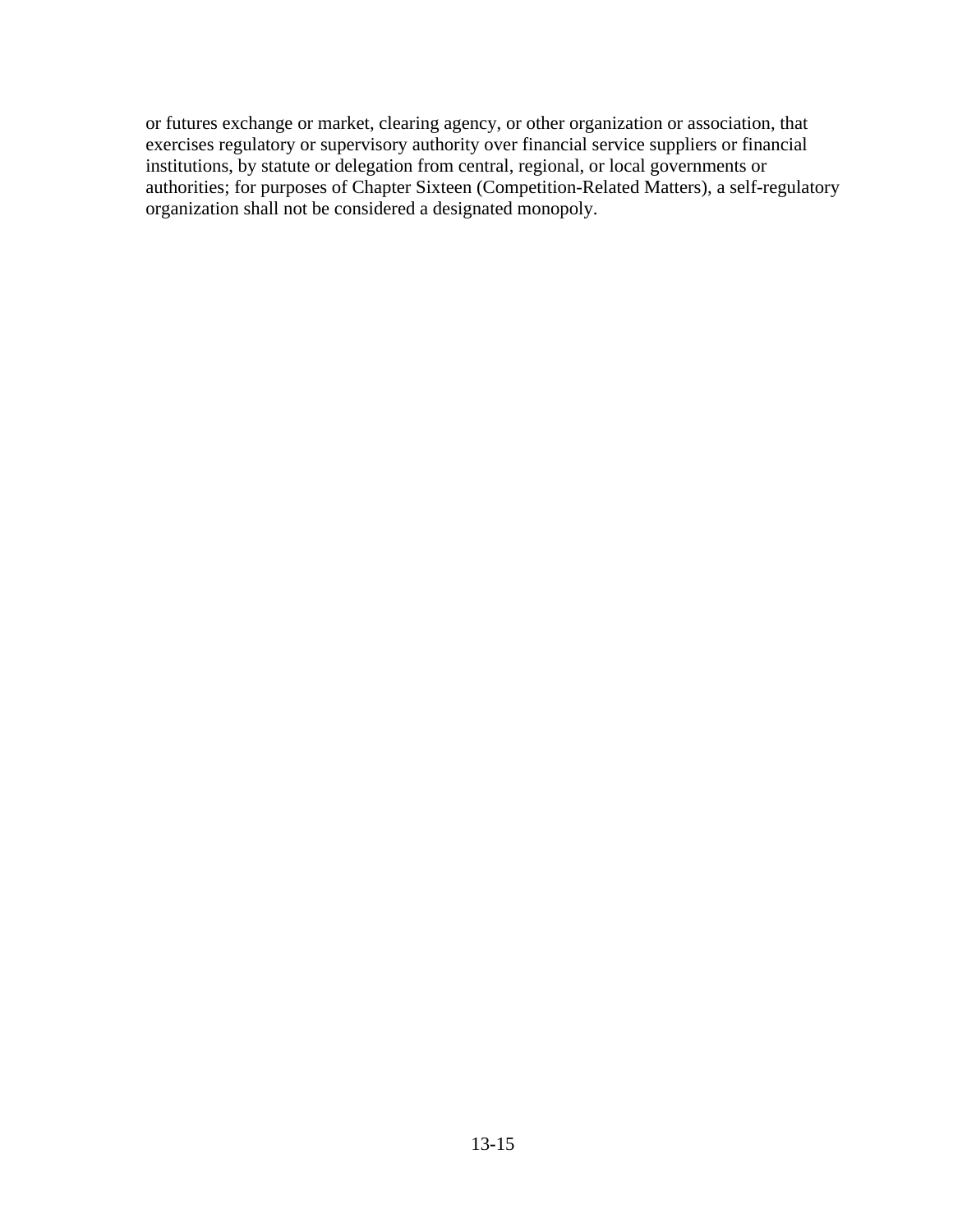## **ANNEX 13-A CROSS-BORDER TRADE**

#### **UNITED STATES**

#### *Insurance and insurance-related services*

1. Article 13.5.1 applies to the cross-border supply of or trade in financial services as defined in subparagraph (a) of the definition of cross-border supply of financial services in Article 13.20 with respect to:

- (a) insurance of risks relating to:
	- (i) maritime shipping and commercial aviation and space launching and freight (including satellites), with such insurance to cover any or all of the following: the goods being transported, the vehicle transporting the goods, and any liability arising therefrom; and
	- (ii) goods in international transit; and
- (b) reinsurance and retrocession, services auxiliary to insurance as referred to in subparagraph (d) of the definition of financial service in Article 13.20, and insurance intermediation such as brokerage and agency as referred to in subparagraph (c) of the definition of financial service in Article 13.20.

2. Article 13.5.1 applies to the cross-border supply of or trade in financial services as defined in subparagraph (c) of the definition of cross-border supply of financial services in Article 13.20 with respect to insurance services.

### *Banking and other financial services (excluding insurance)*

- 3. Article 13.5.1 applies only with respect to:
	- (a) the provision and transfer of financial information and financial data processing and related software as referred to in subparagraph (o) of the definition of financial service in Article 13.20; and
	- (b) advisory and other auxiliary services, excluding intermediation, relating to banking and other financial services as referred to in subparagraph (p) of the definition of financial service in Article 13.20.

### **KOREA**

*Insurance and insurance-related services*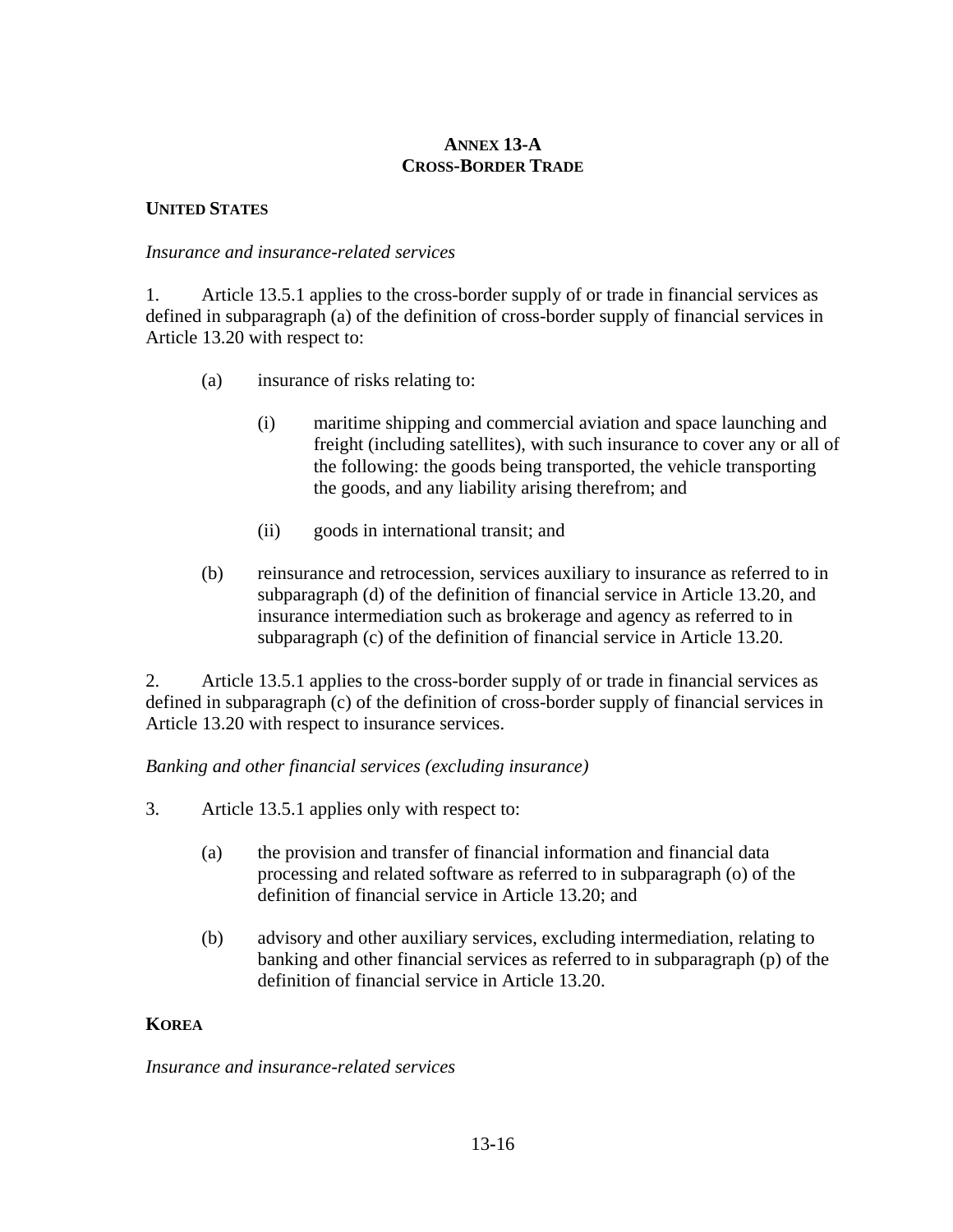4. Article 13.5.1 applies to the cross-border supply of or trade in financial services as defined in subparagraph (a) of the definition of cross-border supply of financial services in Article 13.20 with respect to:

- (a) insurance of risks relating to:
	- (i) maritime shipping and commercial aviation and space launching and freight (including satellites), with such insurance to cover any or all of the following: the goods being transported, the vehicle transporting the goods, and any liability arising therefrom; and
	- (ii) goods in international transit;
- (b) reinsurance and retrocession;
- (c) services auxiliary to insurance, such as consultancy,  $11$  risk assessment,  $12$ actuarial and claim settlement services; and
- (d) insurance intermediation, such as brokerage and agency as referred to in subparagraph (c) of the definition of financial service in Article 13.20, of insurance of risks related to services listed in subparagraphs (a) and (b) of this paragraph.

5. Article 13.5.1 applies to the cross-border supply of or trade in financial services as defined in subparagraph (c) of the definition of cross-border supply of financial services in Article 13.20 with respect to services auxiliary to insurance, such as consultancy, actuarial, risk assessment, and claim settlement services.

*Banking and other financial services (excluding insurance)* 

- 6. Article 13.5.1 applies only with respect to:
	- (a) the provision and transfer of financial information;  $^{13}$  $^{13}$  $^{13}$
	- (b) the provision and transfer of financial data processing and related software relating to banking and other financial services as referred to in subparagraph (o) of the definition of financial service in Article 13.20, by no later than two

<span id="page-16-0"></span> $11\,$ 11 **Consultancy** means activities such as providing advice on corporate strategy formulation, marketing strategy, or product development strategy.

<span id="page-16-1"></span><sup>&</sup>lt;sup>12</sup> Risk assessment means activities such as risk analysis, risk prevention, or expert advice related to difficult or unusual risks.

<span id="page-16-2"></span><sup>&</sup>lt;sup>13</sup> For greater certainty, "financial information" referred to in paragraph  $6(a)$  does not include general financial or business information that is included within a general circulation publication or provided for a general audience.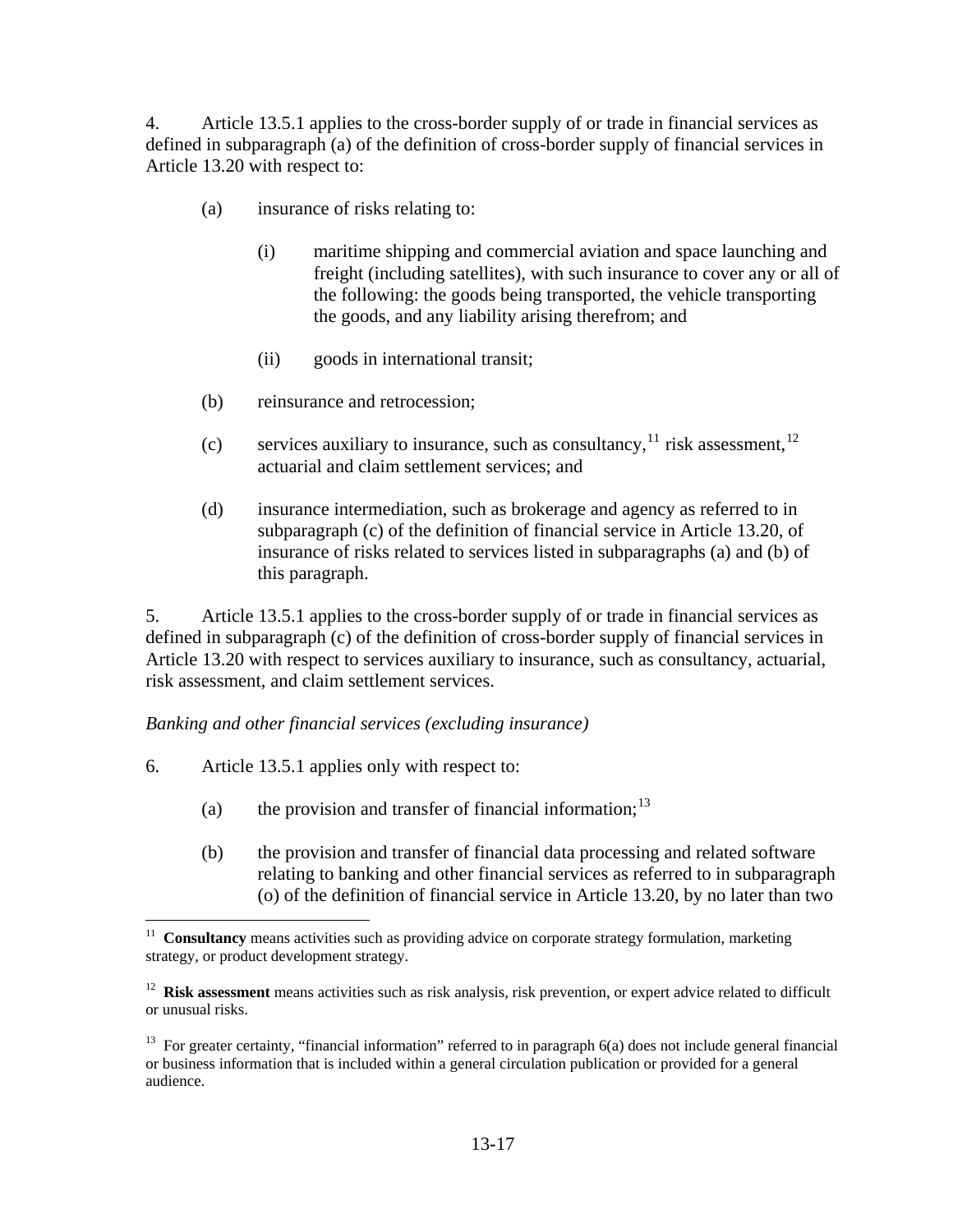years from the date this Agreement enters into force; and

(c) advisory and other auxiliary services, excluding intermediation, relating to banking and other financial services as referred to in subparagraph (p) of the definition of financial service in Article 13.20. This commitment applies to the supply of credit rating, credit reference and investigation, general fund administration, indirect investment vehicle appraisal, and bond appraisal with regard to securities issued in Korea<sup>[14](#page-17-0)</sup> only to the extent that Korea allows the supply of these services with respect to such assets. This commitment does not apply to (i) credit rating of enterprises in Korea; or (ii) credit reference and investigation undertaken for purposes of lending and other financial transactions in Korea with respect to individuals or companies in Korea. Once Korea allows the supply of certain of these services, it may not subsequently prohibit or limit the supply of such services.

 $\overline{a}$ 

<span id="page-17-0"></span><sup>&</sup>lt;sup>14</sup> As of March 2007, securities issued in the territory of Korea are denominated solely in Korean won, except in extraordinary circumstances. Where bonds issued outside the territory of Korea are held by a Korean collective investment scheme registered with the Financial Supervisory Commission, appraisal of the bond must be undertaken by a bond appraisal company in the territory of Korea.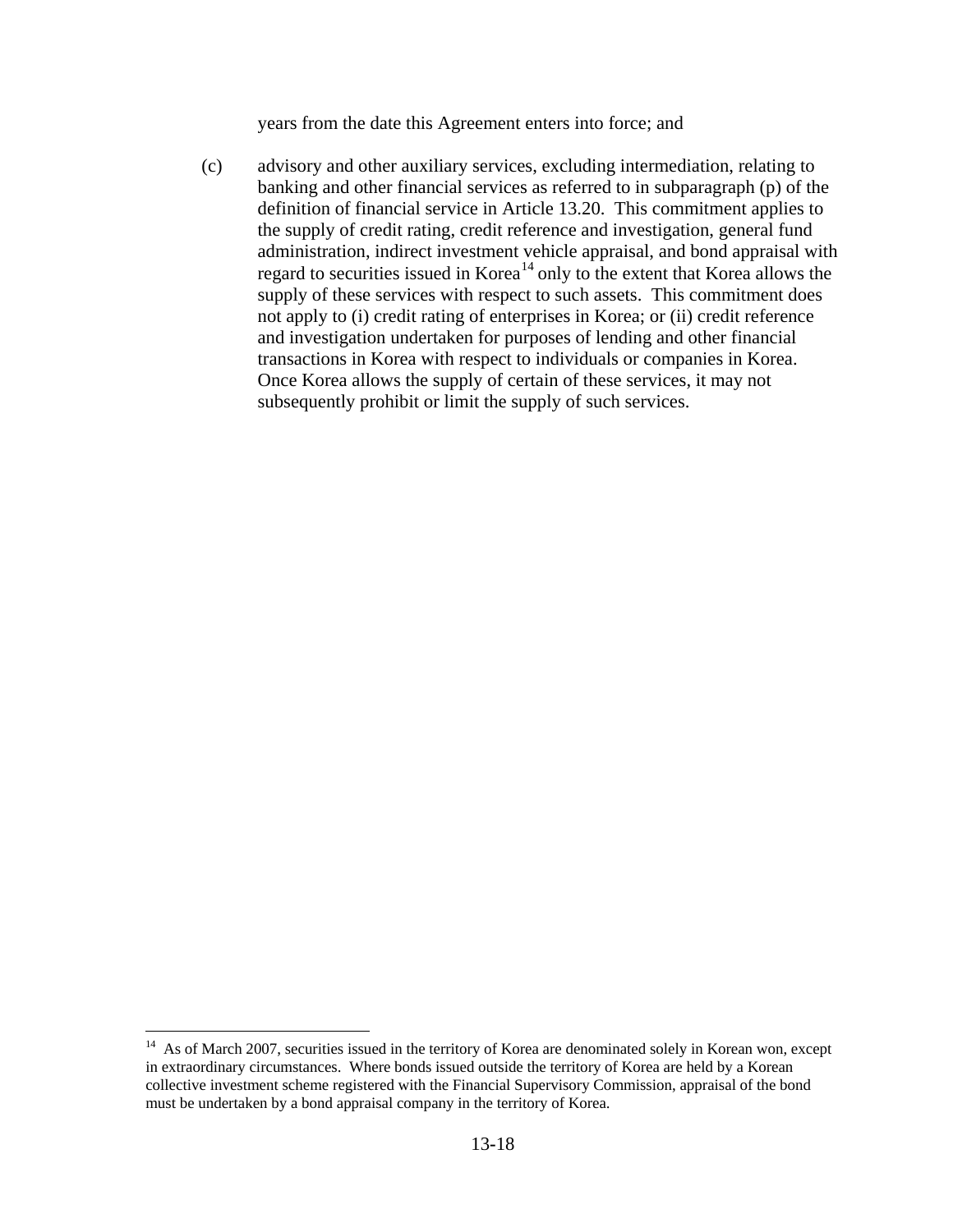### **ANNEX 13-B SPECIFIC COMMITMENTS**

#### SECTION A: PORTFOLIO MANAGEMENT

#### *United States*

1. The United States shall allow a financial institution organized outside its territory to provide the following services to a collective investment scheme located in its territory:

- (a) investment advice; and
- (b) portfolio management services, excluding
	- (i) trustee services; and
	- (ii) custodial services<sup>[15](#page-18-0)</sup> and execution services, that are not related to managing a collective investment scheme.
- 2. For greater certainty, paragraph 1 is subject to Articles 13.1 and 13.5.3.

3. For purposes of paragraph 1, **collective investment scheme** means an investment company registered with the Securities and Exchange Commission under the *Investment Company Act of 1940*.

#### *Korea*

 $\overline{a}$ 

4. Korea shall allow a financial institution organized outside its territory to provide investment advice and portfolio management services to the manager of a collective investment scheme located in its territory, provided that the scope of the services does not include:

- (a) trustee services;
- (b) custodial services; and
- (c) execution services that are not related to managing a collective investment scheme.

This paragraph applies to the supply of investment advice or portfolio management services with regard to won-denominated assets only to the extent that Korea allows the supply of these services with respect to such assets. Once Korea allows the supply of certain of these

<span id="page-18-0"></span> $15$  Custodial services are included in paragraph 1 only with respect to investments for which the primary market is outside the territory of the United States.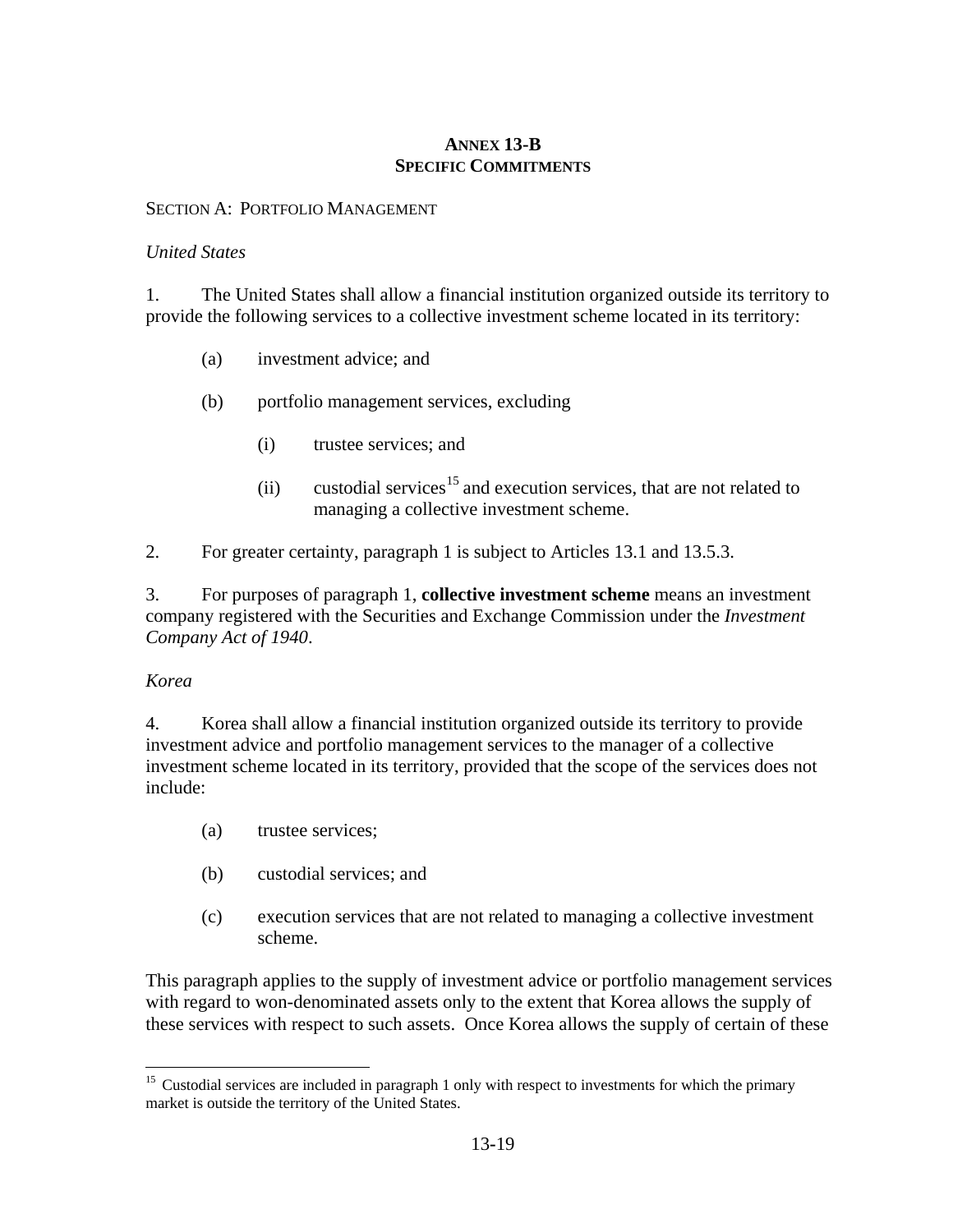services with regard to Korean won-denominated assets, it may not subsequently prohibit or limit the supply of such services. Korea will consult with the United States with respect to the liberalization of these services no later than two years after the date this Agreement enters into force.

- 5. For greater certainty, paragraph 4 is subject to Articles 13.1 and 13.5.3.
- 6. For purposes of paragraph 4, **collective investment scheme** means:
	- (a) an investment trust reported to the Financial Supervisory Commission (FSC) pursuant to the *Indirect Investment Asset Management Business Act* (IIAMB Act); and
	- (b) an investment company registered with the FSC pursuant to the IIAMB Act.

### SECTION B: TRANSFER OF INFORMATION

Each Party shall allow a financial institution of the other Party to transfer information in electronic or other form, into and out of its territory, for data processing where such processing is required in the institution's ordinary course of business. Korea shall give effect to this commitment no later than two years after the date this Agreement enters into force.

### SECTION C: PERFORMANCE OF FUNCTIONS

1. The Parties recognize the benefits of allowing a financial institution in a Party's territory to perform certain functions at its head office or affiliates located inside or outside the Party's territory. To the extent practicable, each Party should allow such an office or affiliate to perform these functions.

These functions generally include, but are not limited to:

- (a) trade and transaction processing functions, including confirmation and statement production;
- (b) technology-related functions, such as data processing,  $^{16}$  $^{16}$  $^{16}$  programming, and system development;
- (c) administrative services, including procurement, travel arrangements, mailing services, physical security, office space management, and secretarial services;
- (d) human resource activities, including training and education;

<span id="page-19-0"></span> $\overline{a}$ <sup>16</sup> To the extent that a Party is obligated under Section B of Annex 13-B to allow the transfer of information outside its territory, that Party shall also allow data processing of that information after the transfer.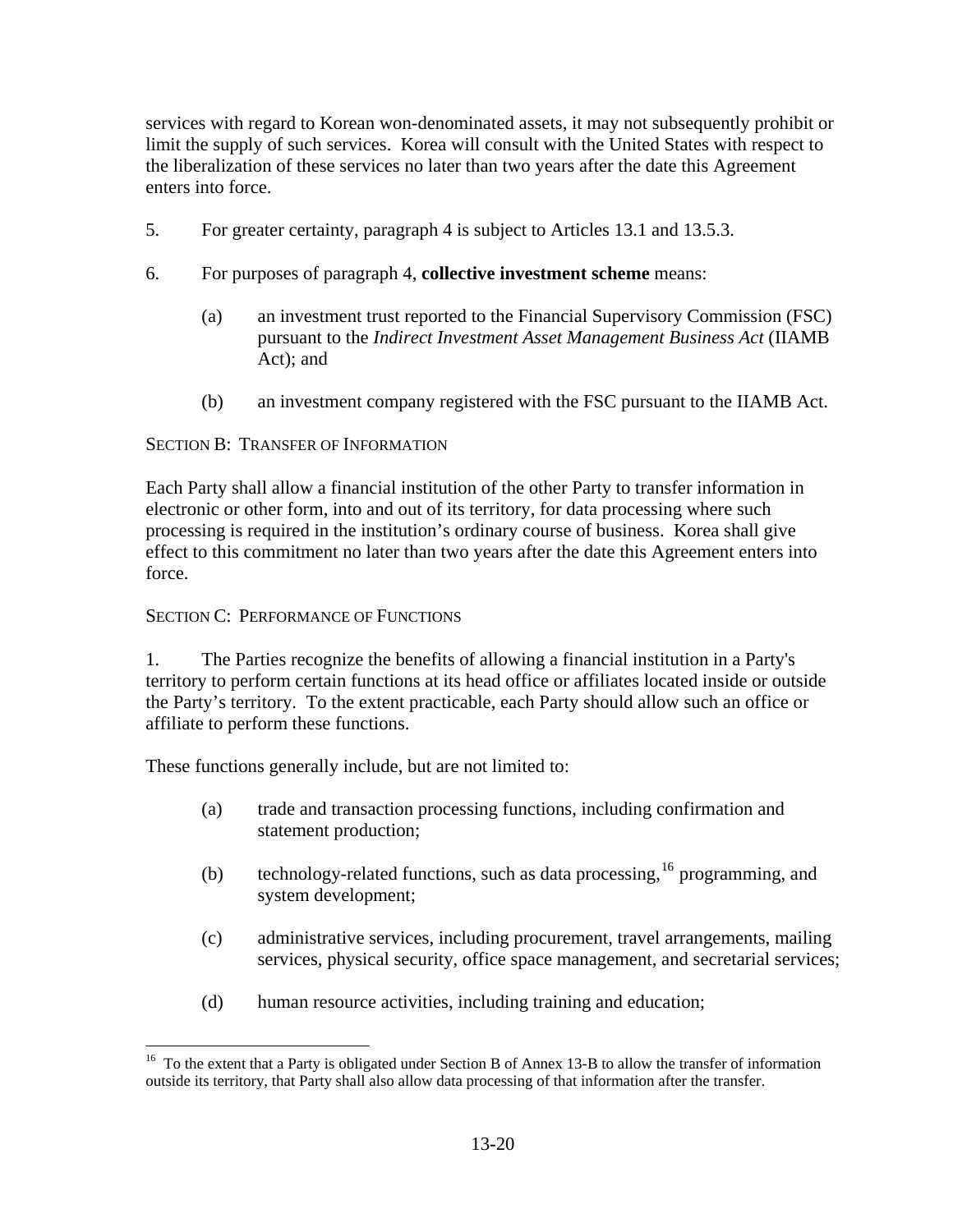- (e) accounting functions, including bank reconciliation, budgeting, payroll, tax, account reconciliation, and customer and proprietary accounting; and
- (f) legal functions, including the provision of advice and litigation strategy.

2. Nothing in paragraph 1 prevents a Party from requiring a financial institution located in its territory to retain certain functions.

3. For greater certainty, a financial institution located in the territory of a Party retains ultimate responsibility for compliance with requirements applicable to those functions performed by its head office or affiliate.

### SECTION D: TRANSPARENCY

The United States welcomes Korea's ongoing initiative to expand and enhance transparency, noting in particular the adoption by the FSS of the *Operational Rule on Administrative Guidance* and the introduction of the no-action letter mechanism. Korea shall, to the extent practicable, continue its existing practice of issuing in writing any administrative guidance to a financial institution or cross-border financial services supplier. At the request of an affected party, Korea shall put any oral administrative guidance provided into writing and post it on a public Internet site. During any review of previously issued administrative guidance, Korea shall provide interested parties an opportunity to comment on that guidance.

### SECTION E: INSURANCE COMPLAINT METHODS AND PROCEDURES

Each Party should ensure that its system for public disclosure of data on complaints filed with regard to insurance suppliers fairly takes into account the relative size of such suppliers. Each Party shall ensure that aggregate complaint information is provided in a transparent manner, such as in a complaint index ratio format, grade format, or other reasonable format and include well documented definitions and explanations of calculation methodology. Any public disclosure of the number of complaints filed with respect to an insurance supplier should also disclose the number of such complaints that the authorities found to be valid.

### SECTION F: SECTORAL COOPERATIVES SELLING INSURANCE

1. The regulation of insurance services supplied by a sectoral cooperative should not provide the cooperative a competitive advantage over private suppliers of like insurance services. To the extent practicable, a Party should apply the same rules to services supplied by such cooperatives that it applies to like services supplied by private insurers.

2. To this end, the FSC should exercise regulatory oversight over services supplied by sectoral cooperatives. At a minimum, Korea shall provide that no later than three years after the date this Agreement enters into force, solvency matters related to the sale of insurance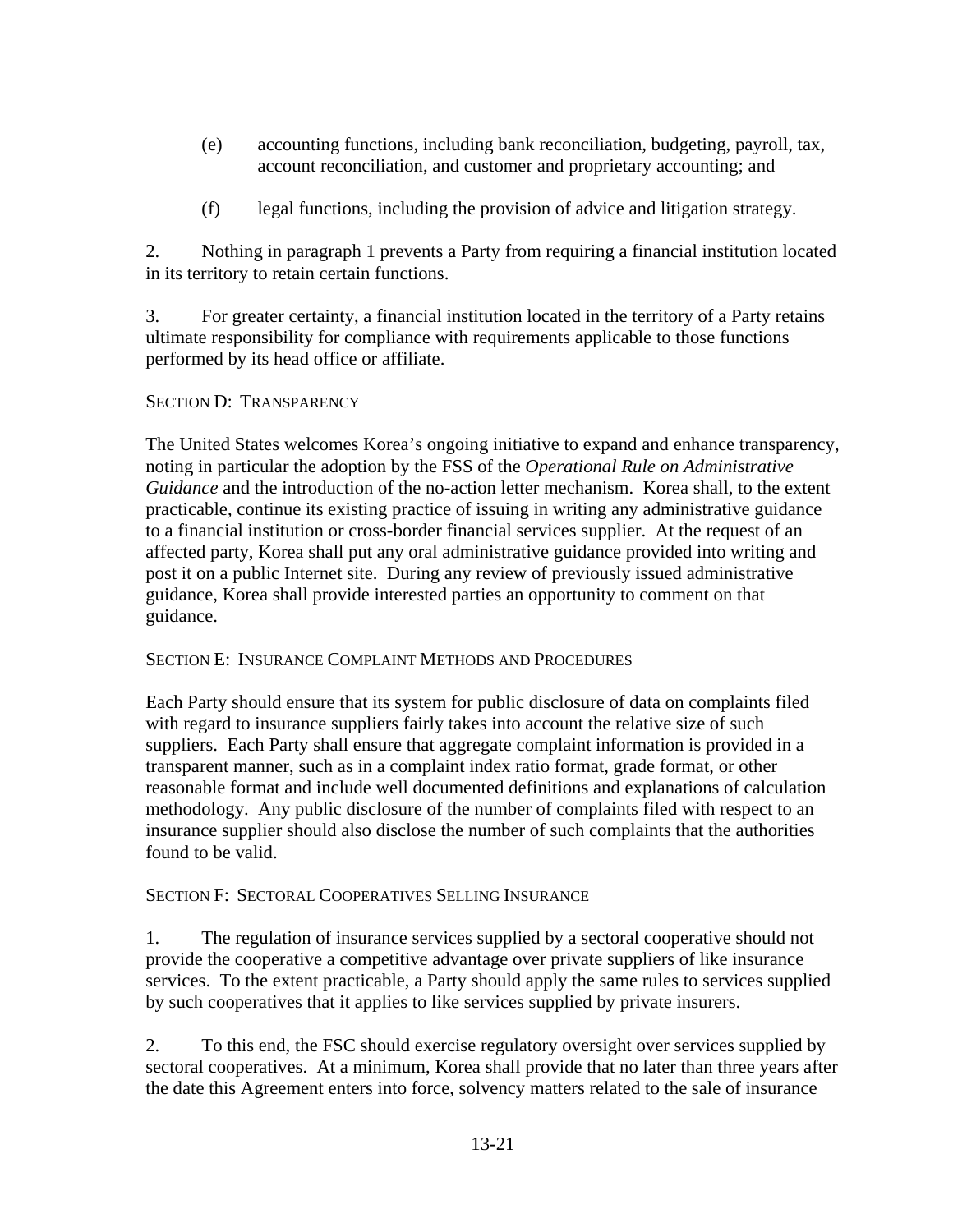by the National Agricultural Cooperative Federation, the National Federation of Fisheries Cooperatives, the Korea Federation of Community Credit Cooperatives, and the National Credit Union Federation of Korea shall be subject to regulation by the FSC.

3. The Insurance Working Group established in Annex 13-C shall address the need for additional steps to achieve the objectives set out in paragraphs 1 and 2.

## SECTION G: SUPERVISORY COOPERATION

The Parties support the efforts of their respective financial regulators to provide assistance to the regulators of the other Party to enhance consumer protection and those regulators' ability to prevent, detect, and prosecute unfair and deceptive practices. Each Party confirms that its financial regulators have the legal authority to exchange information in support of those efforts. The Parties encourage financial regulators to continue their ongoing efforts to strengthen this cooperation through bilateral consultations or bilateral or multilateral international cooperative mechanisms, such as memoranda of understanding or ad hoc undertakings.

### SECTION H: GOVERNMENT PROCUREMENT

1. Notwithstanding Article 13.1.4, each Party shall apply Articles 13.2. and 13.3 with respect to the acquisition or procurement of the following services to the extent this Chapter applies to measures adopted or maintained by the Party relating to activities or services set out in subparagraphs (a) and (b) of Article 13.1.3:

- (a) services relating to the sale, redemption, and distribution of central government debt;
- (b) services relating to the holding of central government fiscal and depository accounts; and
- (c) services relating to the management of the following assets:
	- (i) in the case of the United States, assets of federal government employees held by the Federal Retirement Thrift Investment Board as a fiduciary; and
	- (ii) in the case of Korea, assets of the Korea Investment Corporation.

2. Korea shall apply Article 13.5.1 with respect to the services described in subparagraph 1(c) (ii) to the extent that the Korea Investment Corporation chooses to acquire or procure those services on a cross-border basis.

SECTION I: EXPEDITED AVAILABILITY OF INSURANCE

The Parties recognize the importance of maintaining and developing regulatory procedures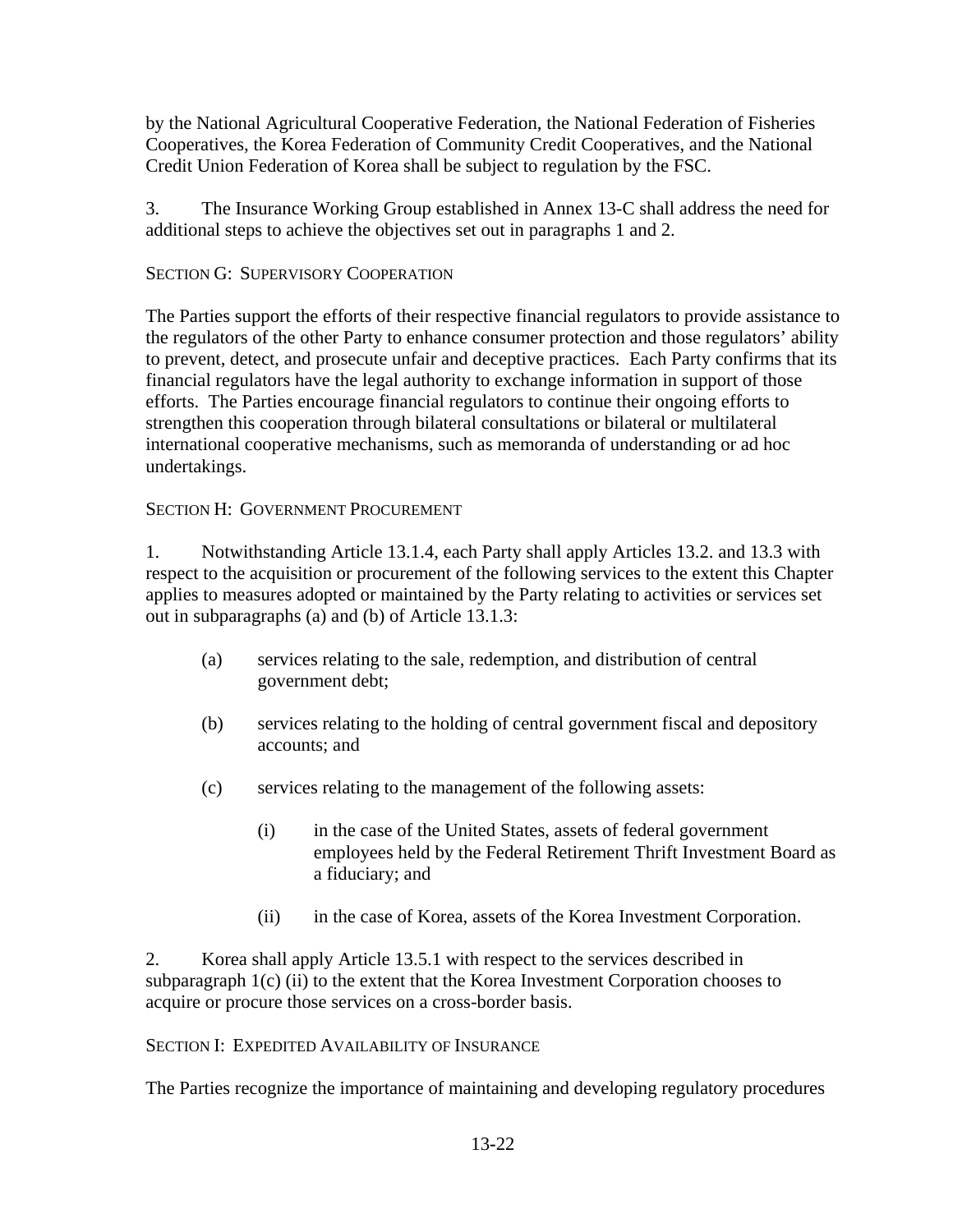to expedite the offering of insurance services by licensed suppliers.

#### *Korea*

1. The United States welcomes Korea's plan to adopt policies and procedures based on a negative list approach<sup>[17](#page-22-0)</sup> to the product filing process no later than one year after the date this Agreement enters into force. Korea requires prior product filing before the introduction of a new insurance product except in cases where the product satisfies criteria<sup>[18](#page-22-1)</sup> set forth by the FSC in the *Regulation on Supervision of Insurance Business*. Section 8 of this regulation establishes the review period for products filed with the FSS. Korea requires product filing for all Bancassurance products.

### *United States*

 $\overline{a}$ 

2. Recognizing the principles of federalism under the U.S. Constitution, the history of state regulation of insurance in the United States, and the *McCarran-Ferguson Act*, the United States welcomes the efforts of the National Association of Insurance Commissioners (NAIC) relating to the availability of insurance services as expressed in the NAIC's "Statement of Intent: The Future of Insurance Regulation," including the initiatives on speed-to-market intentions and regulatory re-engineering provided under Part II of the Statement of Intent.

<span id="page-22-0"></span> $17$  For purposes of paragraph 1, adoption of a negative list approach in this context means developing a list of specific procedures or products that are subject to product filing. For greater certainty, procedures or products not on the list would not require prior product filing.

<span id="page-22-1"></span> $18$  The criteria referred to in paragraph 1 include, among others: whether risk rates already reported are used or only minimal adjustments are made from assumed interest rate or cost; whether the premium rate has changed; whether reinsurers' premium rates are used due to a shortage in domestic statistics; whether insurance employs assumed interest rates and its reported risk rates are used without change or with only minimal change; and whether policy certificates or the policy application form is being amended with minimal change.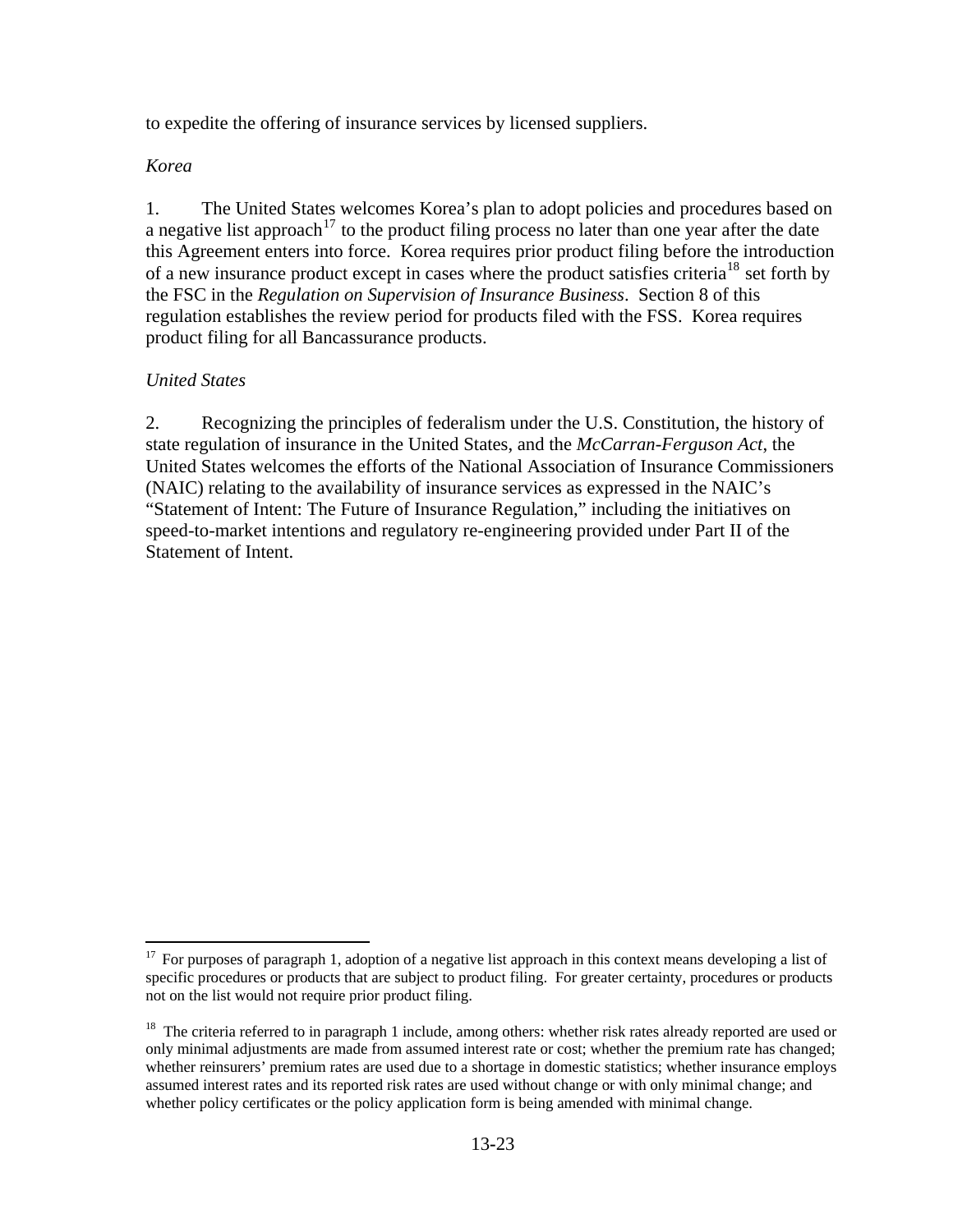### **ANNEX 13-C FINANCIAL SERVICES COMMITTEE**

*Authorities Responsible for Financial Services* 

- 1. The authorities responsible for financial services are:
	- (a) for Korea, the Ministry of Finance and Economy; and
	- (b) for the United States, the Department of the Treasury for banking and other financial services and the Office of the United States Trade Representative, in coordination with the Department of Commerce and other agencies, for insurance.

### *Elaboration of the Agenda of the Financial Services Committee*

2. The Parties anticipate discussing a range of issues in the Financial Services Committee, including measures adopted or maintained by central and regional levels of government that affect the supply of financial services by financial institutions or financial service suppliers of either Party. Before any meeting of the Committee, the authorities specified in paragraph 1 will provide their counterparts with a list of financial services issues for the Committee's consideration, including any concerns of financial institutions or financial service suppliers that a Party chooses to raise.

# *Insurance Working Group*

3. The Parties recognize the importance of discussions between their respective insurance regulatory authorities to further cooperation, coordination, and mutual understanding of issues relating to the supply of insurance in their territories. To this end, the Parties hereby establish an Insurance Working Group comprising relevant officials of each Party's financial services regulatory structure. The Working Group shall address transparency; actions necessary to ensure competitive equality between Korea Post, sectoral cooperatives selling insurance, and private insurers; financial supervision, including regulations at the central and regional levels of government, the development, adoption, and review of changes in policy; the different regulatory structures of the Parties; and other issues of mutual interest. Unless the Parties otherwise agree, the Working Group shall meet once each year after the date this Agreement enters into force, and each Party shall select, the meeting location every other year. The Working Group shall inform the Joint Committee of the results of each meeting in accordance with Article 13.16, unless the Parties otherwise agree.